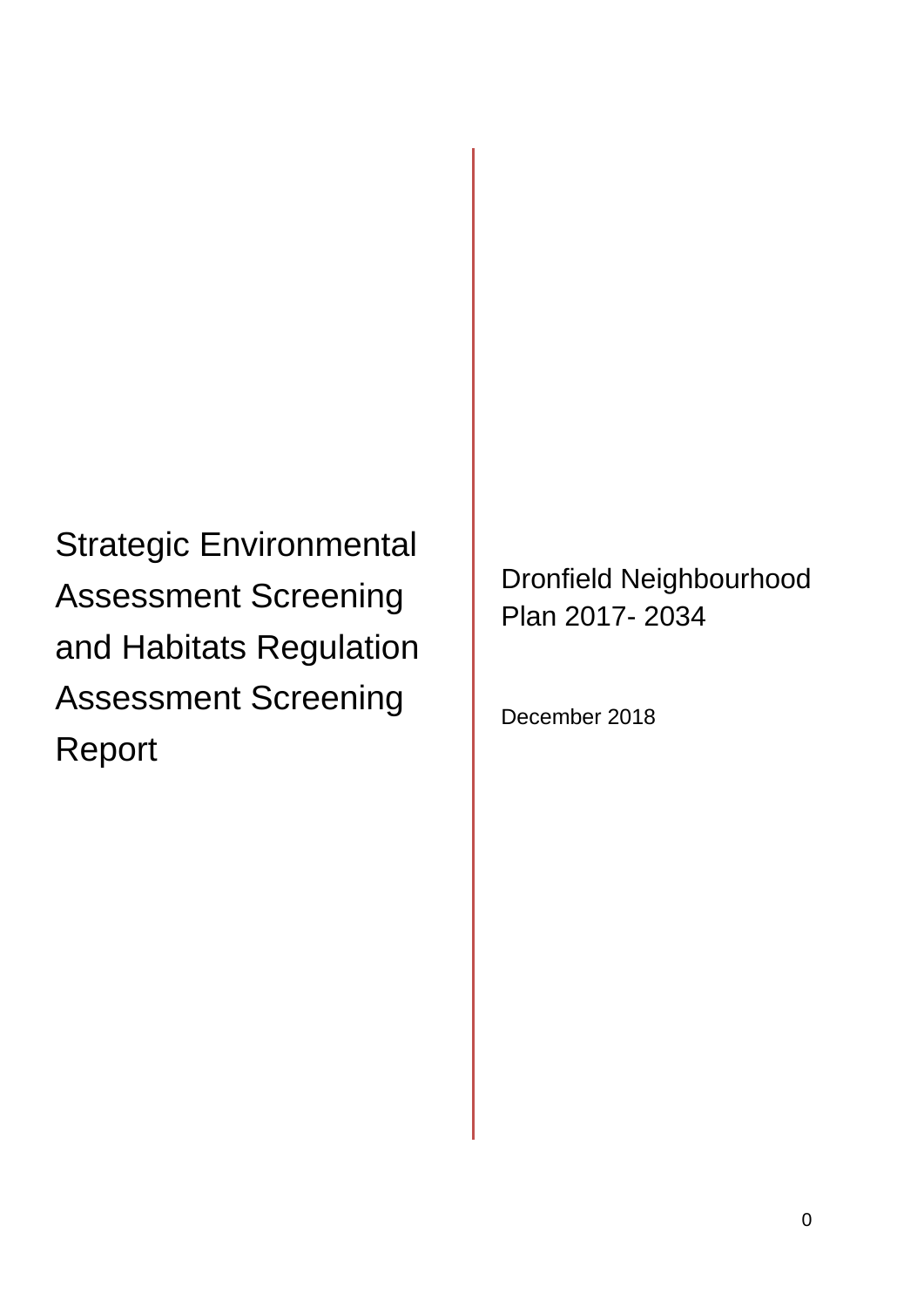# **Contents**

| 1.0 |     |  |  |
|-----|-----|--|--|
|     | 1.1 |  |  |
|     | 1.2 |  |  |
|     | 1.3 |  |  |
|     | 1.4 |  |  |
| 2.0 |     |  |  |
|     | 2.1 |  |  |
|     | 2.2 |  |  |
|     | 2.3 |  |  |
|     | 2.4 |  |  |
|     | 2.5 |  |  |
|     | 2.6 |  |  |
| 3.0 |     |  |  |
|     |     |  |  |
|     |     |  |  |
|     |     |  |  |

# **Figures**

| Fig 1 |                                                                |  |
|-------|----------------------------------------------------------------|--|
| Fig 2 |                                                                |  |
| Fig 3 |                                                                |  |
| Fig 4 |                                                                |  |
| Fig 5 |                                                                |  |
| Fig 6 | Assessment of likely environmental impacts on European sites19 |  |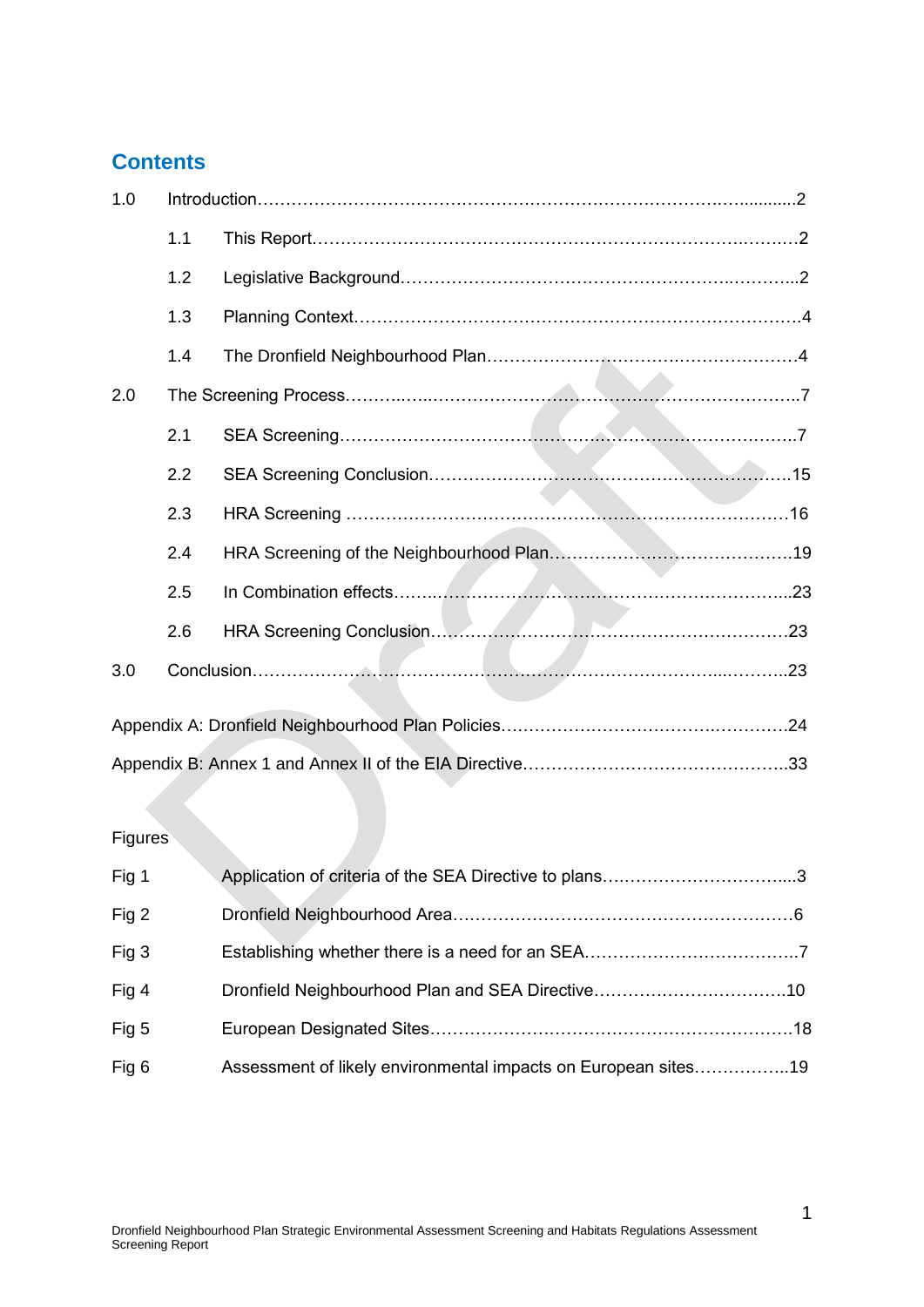# **1.0 Introduction**

## **1.1 This report**

- 1.1.1 A neighbourhood plan must meet a set of basic conditions. This includes demonstrating that the plan does not breach and is compatible with EU obligations.
- 1.1.2 The screening report seeks to determine whether the draft Dronfield Neighbourhood Plan ('the Plan') is likely to have significant environmental effects and will require a formal strategic environmental assessment (SEA). Secondly, it assesses the likelihood of the proposals within the Plan having an adverse impact upon a European site through a Habitats Regulations Assessment (HRA).
- 1.1.3 This SEA and HRA screening document is being undertaken on the draft version of the Dronfield Neighbourhood Plan (Dec 2018).
- 1.1.4 The screening report is structured as follows:
	- Section 1.0 outlines the legislative background to SEA and HRA and an overview of the Plan
	- Section 2.0 provides screening assessments of the likely significant environmental effects of the Plan for SEA and likely significant effects of the Plan on a European Site.
	- Section 3.0 provides a conclusion as to whether a formal SEA and/or Appropriate Assessment (HRA) is required.
- 1.1.5 In forming its determinations, consultation was undertaken with the three statutory consultation bodies designated in the regulations (Historic England, Natural England and Environment Agency) as well as North East District Council on whether a SEA and HRA is required.

## **1.2 Legislative Background**

## **Strategic Environmental Assessment (SEA)**

- 1.2.1 The need for environmental assessment of Neighbourhood Plans stems from the European Directive 2001/42/EC and was transposed into English law by the Environmental Assessment of Plans and Programmes Regulations (EAPP) 2004, or SEA Regulations.
- 1.2.2 The SEA Directive aims to ensure a high level of protection for the environment and to integrate environmental considerations into the preparation of plans. The screening procedure is based on criteria set out in Schedule 1 of the EAPP Regulations 2004. The report assesses the Neighbourhood Plan against the criteria, and on that basis, sets out whether an SEA is required. Figure 1 sets out the basic framework for establishing whether an SEA will be required.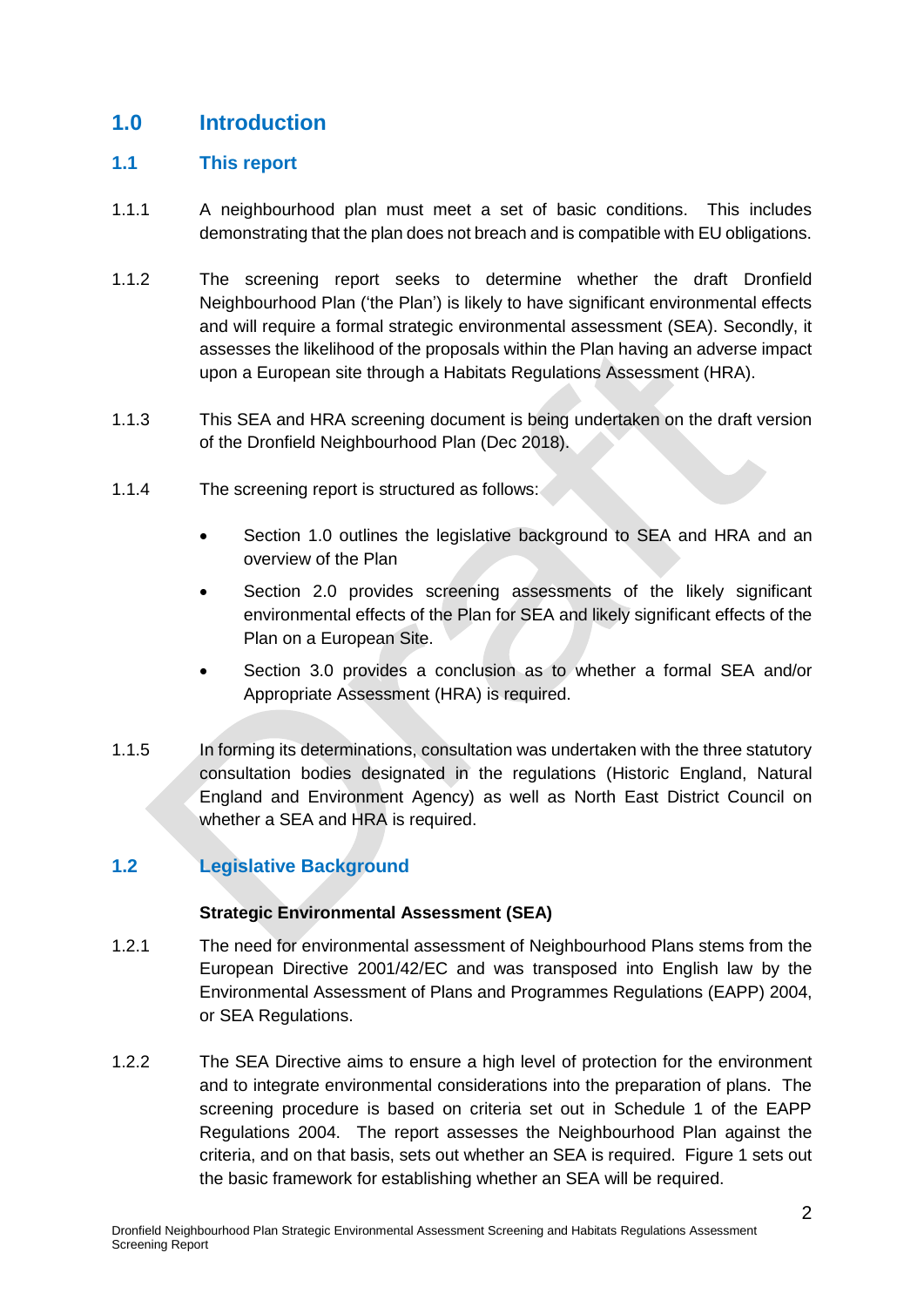#### *Figure 1: Application of criteria of the SEA Directive to Plans*

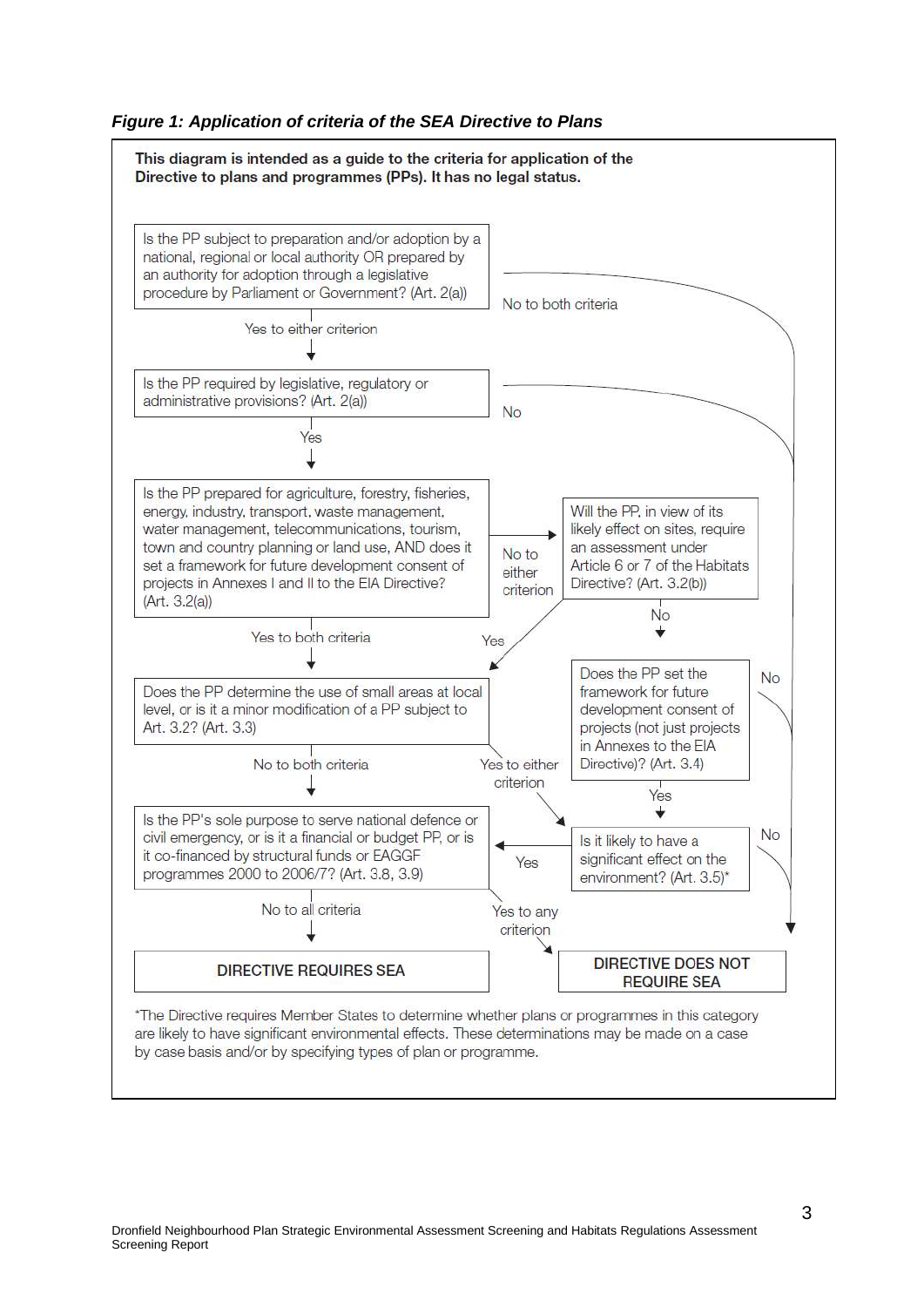#### **Habitats Regulations Assessment**

- 1.2.3 Schedule 2 of the Neighbourhood Planning (General) Regulations 2012 makes provision in relation to the Habitats Directive. Article 6 (3) of the EU Habitats Directive (Council Directive 92/43/EEC) and regulation 61 of the Conservation of Habitats and Species Regulations 2010 (as amended) requires that an appropriate assessment of plans and programs is carried out with regard to the conservation objectives of European Sites (Natura 2000 sites) and that other plans and projects identify any significant effect that is likely for any European Site.
- 1.2.4 The legislation requires that, where there is a risk of a significant effect on a European site, either individually or in combination with other plans or projects then the plan should progress from HRA screening to an Appropriate Assessment.
- 1.2.5 On 13th April the Court of Justice of the European Union published its ruling regarding the 'People Over Wind' legal judgement on Habitats Regulations Assessment & the Habitats Directive. The Court of Justice clarified that it is not appropriate to take account of mitigation measures when screening plans and projects for their effects on European protects habitats under the Habitats Directive. Therefore, if a likely significant effect is identified at the screening stage of a habitats assessment, an 'Appropriate Assessment' must be undertaken.

## **1.3 Planning Context**

- 1.3.1 The Plan, once adopted, will form part of the planning policy framework for the Dronfield Neighbourhood Plan Area. In accordance with the Neighbourhood Planning Regulations (2012), the Plan will need to be in general conformity with the strategic policies which are adopted by the relevant local authority (North East Derbyshire District Council).
- 1.3.2 The adopted local plan for the local authority area is the saved policies in the North East Derbyshire Local Plan (2005). A new local plan is being prepared by the District Council. The Local Plan 2014 – 2034 (Publication Draft) was submitted to the Secretary of State in May 2018 for independent examination.

## **1.4 The Dronfield Neighbourhood Plan**

- 1.4.1 The Dronfield Neighbourhood Plan Area was designated in September 2016. It covers the area of Dronfield Parish as identified in figure 2.
- 1.4.2 Dronfield is situated within the North East Derbyshire District and comprises the three communities of Dronfield, Dronfield Woodhouse and Coal Aston. The Plan area is located in the valley of the River Drone and lies between the town of Chesterfield and the city of Sheffield. The town is surrounded by large areas of open countryside designated as Green Belt.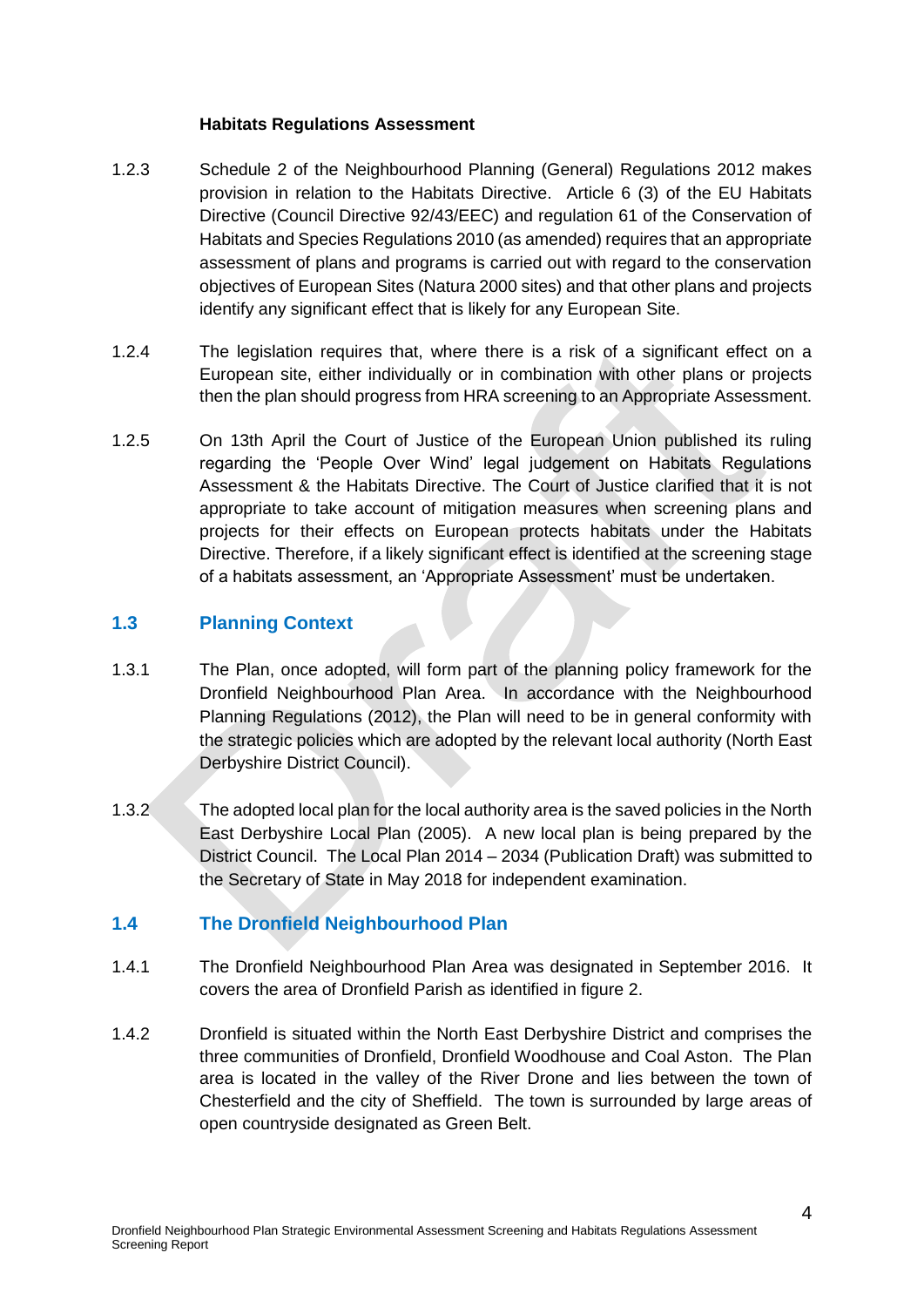- 1.4.3 Evidence of the town's medieval origins can be found in the surviving cruck buildings, the parish church and the historic meandering street pattern of the town centre.
- 1.4.4 The natural environment is scenic and encompasses a diversity of habitat and wildlife. Whilst the town does not have any statutory sites, it does have two sites which have been designated of national importance close to its borders. The South Pennine Moors Special Area of Conservation/Special Protection Area (SAC/SPA), located approximately 3 kilometres to the west of the town boundary. The Moss Valley Woods, a Site of Special Scientific Interest (SSSI) which adjoins the northeastern boundary of the town and encompasses a high proportion of Ancient Woodland.
- 1.4.5 The purpose of the Neighbourhood Plan is to provide a set of statutory planning policies to guide development within the Plan area over the period to 2034 and has been prepared by a steering group on behalf of the qualifying body, Dronfield Town Council.
- 1.4.6 The objectives of the Plan are:
	- To retain and enhance existing important community facilities and services.
	- Protect the current designated Green Belt.
	- Conserve the rural character of the surrounding landscape.
	- Retain and enhance green and blue spaces for ecology.
	- Preserve local green space for sport and recreation.
	- Protect trees, woodlands and hedgerows of significant importance.
	- To support a level of housing provision that meets local need.
	- To support the development of housing for the elderly and starter homes.
	- Prioritise the use of brownfield sites for housing and other forms of development.
	- To ensure all new development includes suitable infrastructure to address its needs and any new impact it may have.
	- To preserve its residential aspect
	- To promote suitable transport network which serves all users.
	- To increase road safety.
	- To improve and manage car parking.
	- To reduce vehicular movements especially by Heavy Good Vehicles.
	- Alleviate traffic congestion and implement transport measures that support sustainable improvements to the transport network.
	- To promote good mobility around the town through a cohesive, wellmaintained network of paths, community transport and safe roads.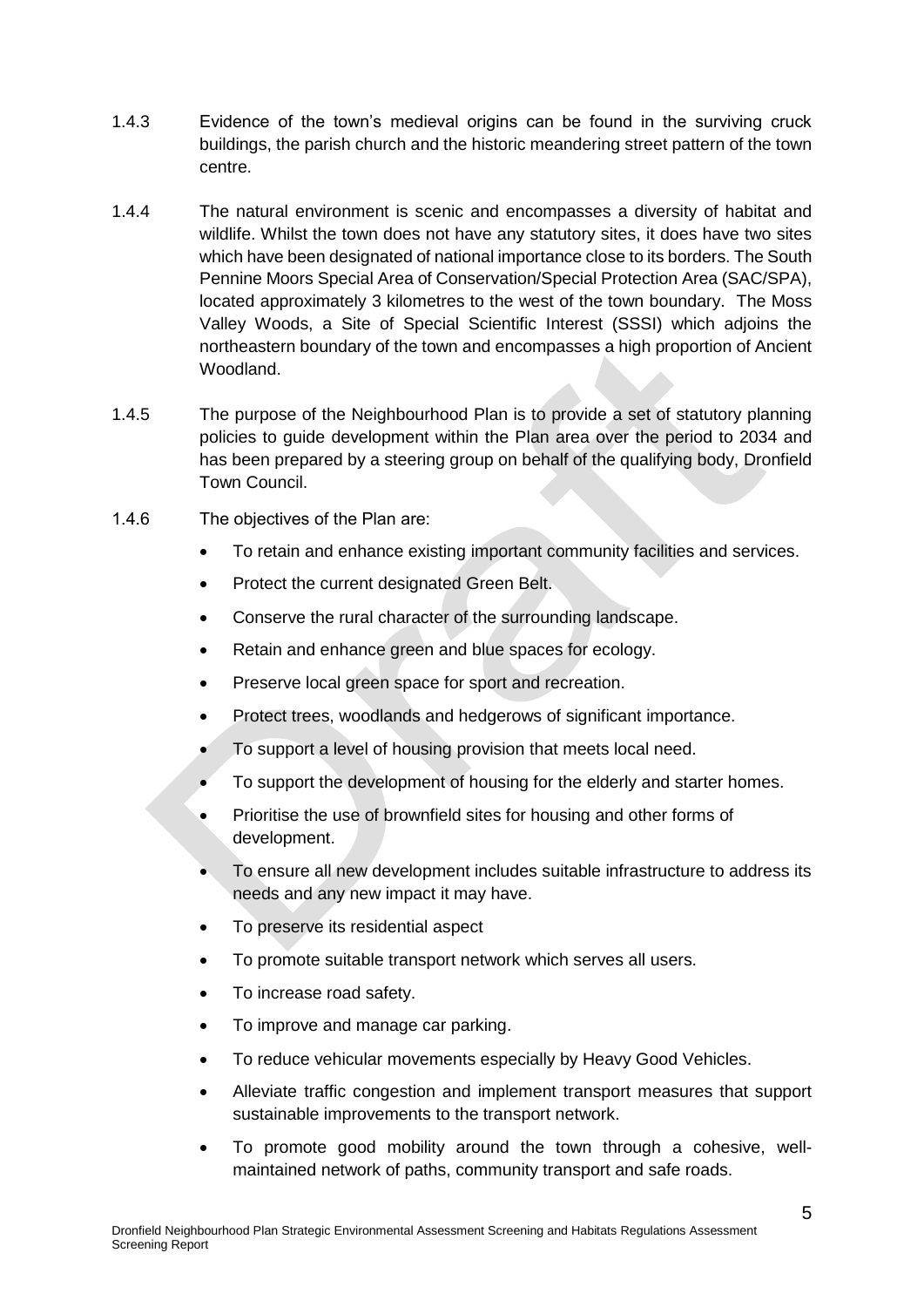- To provide an environment that promotes new and existing businesses.
- To encourage the vitality and viability of Dronfield town centre and other shopping areas.
- To enhance and conserve the town's built heritage.
- To create a high quality historic environment attractive to businesses, visitors and residents.
- To ensure that any development is of high quality and in keeping with the size and scale of the existing built environment.
- 1.4.7 In order to deliver these objectives, the Plan sets out a number of planning policies. These indicate how new development proposals will be assessed in order to ensure that any future housing is sustainable and does not have a detrimental impact upon the Plan area. Policies also seek to ensure development proposals recognise the historic character of the area and provide protection for important environments and natural assets, including local green spaces.



#### *Figure 2: Dronfield Neighbourhood Area*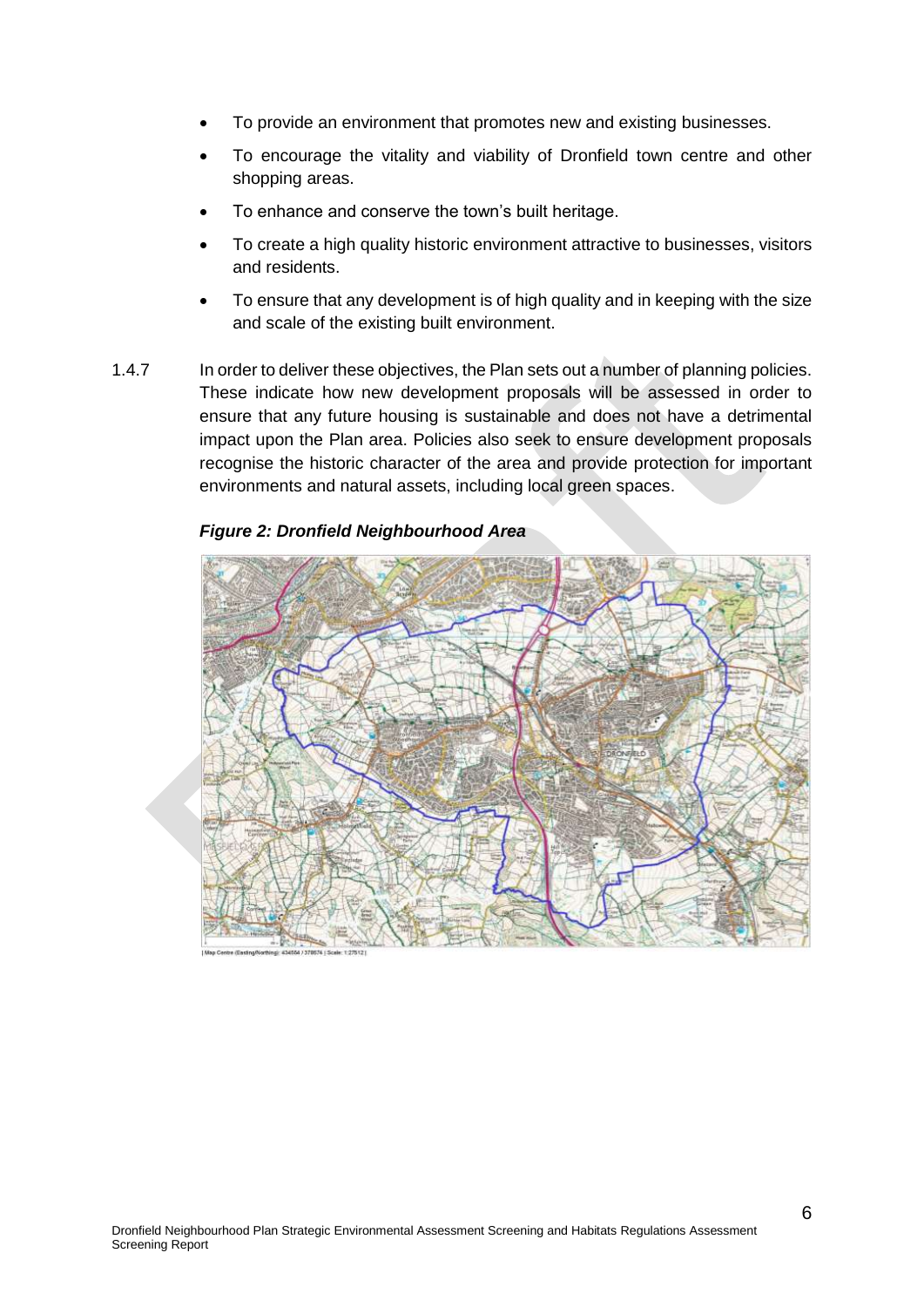# **2.0 The Screening Process**

## **2.1 SEA Screening**

2.1.1 The process for determining whether or not an SEA is required is called screening. The SEA screening is a two stage process:

> Stage 1 considers the Neighbourhood Plan generically against the SEA Assessment criteria specified in the national guidance (A Practical Guide to the Strategic Environmental Assessment; Fig 1). Where it is determined that there is a potential for a Neighbourhood Plan to have a significant effect on the environment, it will be necessary to progress to Stage 2.

> Stage 2 involves testing the Neighbourhood Plan against the criteria set out in the SEA Directive Article 3 (5) Annex II, to determine the likely significance of environmental effects.

2.1.2 Figure 3 provides a generic assessment of the Neighbourhood Plan against the SEA Assessment criteria.

| <b>Stage</b>                                                                                                                                                                                                                                         | Y/N | Reason                                                                                                                                                                                                                                                                                                                                                                                                                                                                                             |
|------------------------------------------------------------------------------------------------------------------------------------------------------------------------------------------------------------------------------------------------------|-----|----------------------------------------------------------------------------------------------------------------------------------------------------------------------------------------------------------------------------------------------------------------------------------------------------------------------------------------------------------------------------------------------------------------------------------------------------------------------------------------------------|
| 1. Is the plan or programme subject<br>to preparation and/or adoption by a<br>national, regional or local authority<br>OR prepared by an authority for<br>adoption through a legislative<br>procedure by Parliament<br>or<br>Government? (Art. 2(a)) | Y   | Neighbourhood plans may be prepared<br>under the provisions of the Town and<br>Country Planning Act 1990, as amended<br>by the Localism Act 2011. They are drawn<br>up by a qualifying body, which, in the case<br>of Dronfield, is the Dronfield Town Council.<br>subject to examination<br>lt.<br>is<br>and<br>referendum. If the Plan receives 50% or<br>more affirmative votes at referendum, it will<br>be 'made' by the local planning authority<br>(North East Derbyshire District Council) |
| 2. Is the PP required by legislative,<br>regulatory or administrative<br>provisions? (Art. 2(a))                                                                                                                                                     | N   | The preparation of a Neighbourhood Plan<br>is optional. Once 'made', it will form part of<br>the statutory Local Plan for the area and<br>should continue to be screened under the<br><b>SEA Directive.</b>                                                                                                                                                                                                                                                                                        |
| 3.<br>the<br>Plan prepared<br>Is<br>for<br>agriculture, forestry, fisheries,<br>energy, industry, transport, waste                                                                                                                                   | Y   | Neighbourhood Plan<br>The<br>has<br>been<br>prepared for town and country planning<br>and land use and sets out a framework for                                                                                                                                                                                                                                                                                                                                                                    |

## *Figure 3: Establishing whether there is a need for an SEA*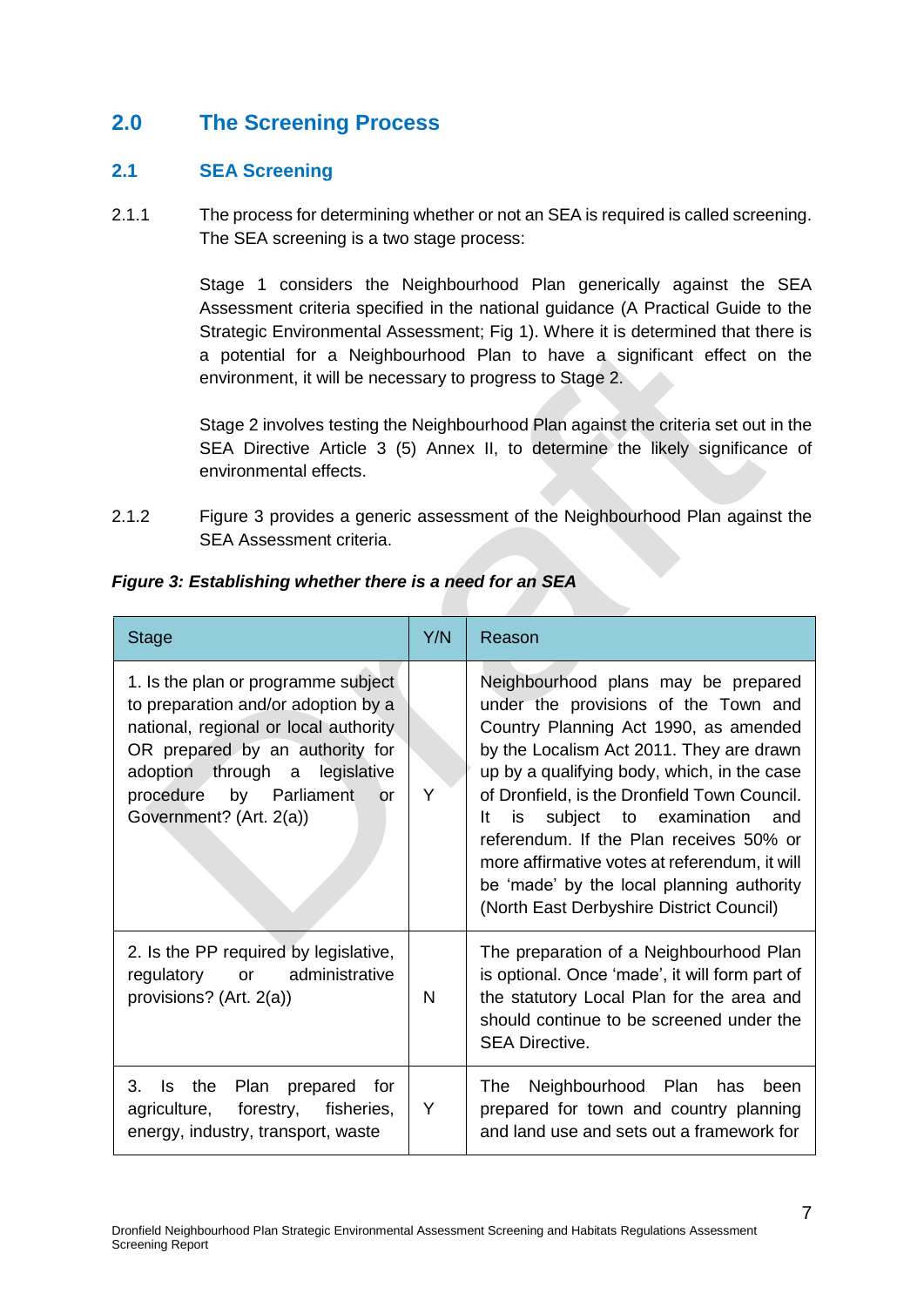| <b>Stage</b>                                                                                                                                                                                                                                        | Y/N | Reason                                                                                                                                                                                                                                                                                                                                                                                                                                                                                                                                                                                                                                                                                                                  |
|-----------------------------------------------------------------------------------------------------------------------------------------------------------------------------------------------------------------------------------------------------|-----|-------------------------------------------------------------------------------------------------------------------------------------------------------------------------------------------------------------------------------------------------------------------------------------------------------------------------------------------------------------------------------------------------------------------------------------------------------------------------------------------------------------------------------------------------------------------------------------------------------------------------------------------------------------------------------------------------------------------------|
| management, water management,<br>telecommunications, tourism, town<br>and country planning or land use,<br>AND does it set a framework for<br>future development consent of<br>projects in Annex I and II to the EIA<br>Directive? (Article 3.2 (a) |     | future development in Dronfield. Once<br>'made', it would form part of the statutory<br>development plan and will be used when<br>making decisions on planning applications<br>that could include development that may<br>fall under Annex I and II of the EIA<br>directive.                                                                                                                                                                                                                                                                                                                                                                                                                                            |
| 4. Will the Plan, in view of its likely<br>effects<br>sites,<br>on<br>require<br>an<br>assessment for future development<br>under Article 6 or 7 of the Habitats<br>Directive? (Article 3.2(b))                                                     | ?   | The Plan does not allocate sites for<br>housing or other forms of development, but<br>instead provides further local criteria for<br>proposals to meet in support of existing<br>and emerging local planning policies. It is<br>unlikely therefore that the Plan will have a<br>significant adverse effect upon<br>any<br>European (Natura 2000) site.<br>However, given that the Plan area is within<br>10 kilometres of two European Sites; South<br>Pennine Moors (SAC) and Peak District<br>Moors (South Pennine Moors Phase 1<br><b>HRA</b><br>(SPA)<br>a<br>separate<br>screening<br>assessment will ascertain whether an<br>Appropriate Assessment is required under<br>the Conservation of Habitats and Species |
|                                                                                                                                                                                                                                                     |     | Regulations 2010, which relate to Articles<br>6 (3) and (4) of the Habitats Directives.<br>See Section 6 for HRA Screening.                                                                                                                                                                                                                                                                                                                                                                                                                                                                                                                                                                                             |
| 5. Does the Plan determine the use<br>of small areas at local level OR is it<br>a minor modification of a PP subject<br>to Article 3.2? (Article 3.3)                                                                                               | Y   | The draft Plan policies are set out in<br>Appendix 1; they seek protection of;<br>heritage assets and the historic character<br>more broadly, the natural environment and<br>community facilities and support a mix of<br>good quality housing.<br>Once 'made' the Plan would form part of<br>the statutory development plan and be<br>when<br>determining<br>used<br>planning<br>applications at the local level. However, the<br>Neighbourhood Plan reflects the broader<br>spatial<br>framework<br>laid<br>out<br>in<br>the<br>Publication Draft NEDDC Local Plan in                                                                                                                                                 |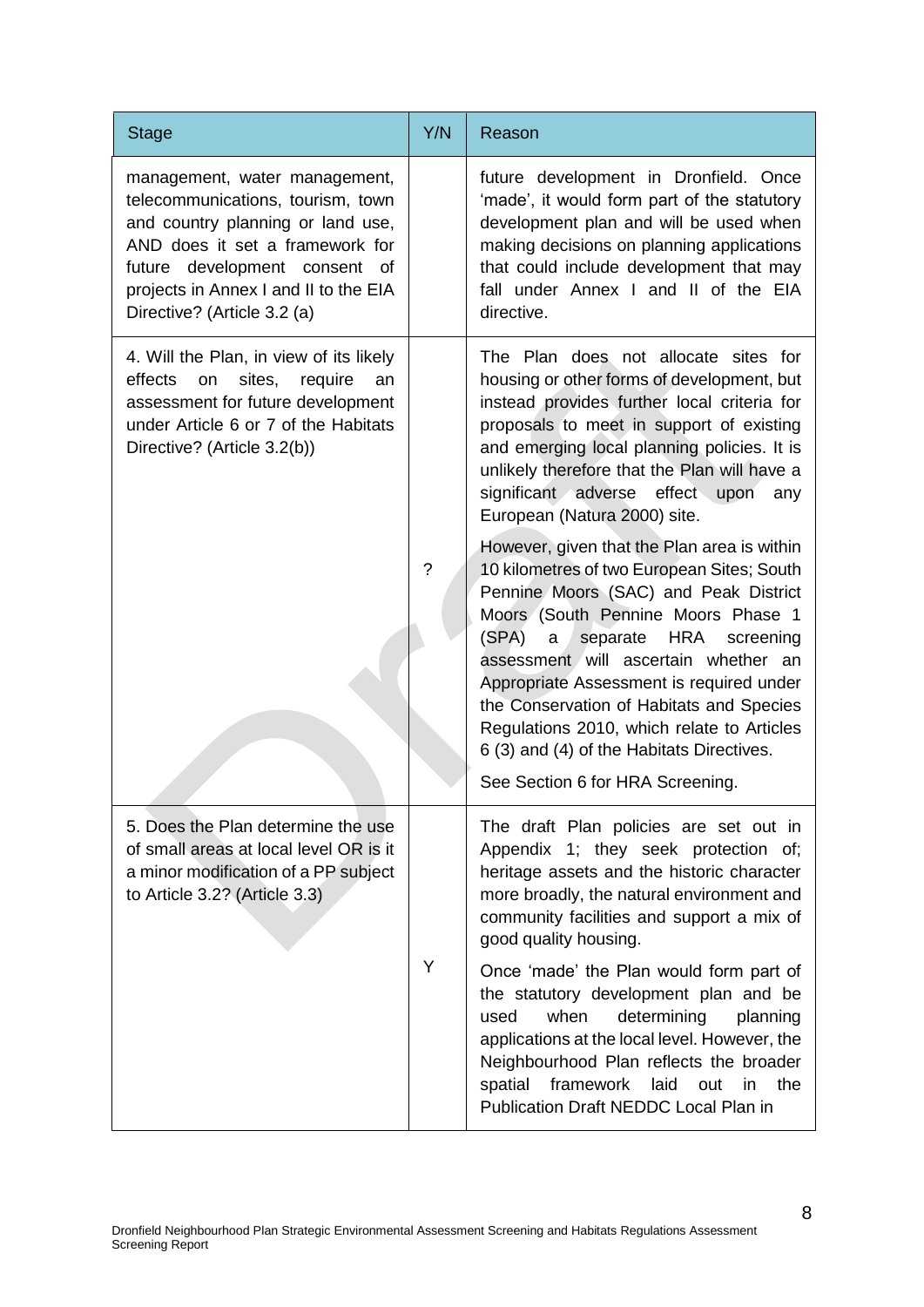| <b>Stage</b>                                                                                                                                                                                                                                            | Y/N | Reason                                                                                                                                                                                                                                                                                                                                                                                                                                                                    |
|---------------------------------------------------------------------------------------------------------------------------------------------------------------------------------------------------------------------------------------------------------|-----|---------------------------------------------------------------------------------------------------------------------------------------------------------------------------------------------------------------------------------------------------------------------------------------------------------------------------------------------------------------------------------------------------------------------------------------------------------------------------|
|                                                                                                                                                                                                                                                         |     | terms of where new development can be<br>located.                                                                                                                                                                                                                                                                                                                                                                                                                         |
| 6. Does the Plan set the framework<br>for future development consent of<br>projects (not just projects in<br>annexes to the EIA Directive)?<br>Article 3.4)                                                                                             | Y   | A neighbourhood plan once 'made' forms<br>part of the statutory development plan and<br>will<br>be<br>used<br>to<br>planning<br>assess<br>applications and other planning decisions<br>within the Plan Area. Therefore, it sets the<br>framework for future developments at a<br>local level.                                                                                                                                                                             |
| 7. Is the Plan's sole purpose to<br>serve the national defence or civil<br>emergency, OR is it a financial or<br>budget PP, OR is it co-financed by<br><b>EAGGF</b><br>structural<br>funds<br>or<br>programmes 2000 to<br>2006/7?<br>(Article 3.8, 3.9) | N   | The Neighbourhood Plan does not have a<br>sole purpose that falls within any of these<br>categories.                                                                                                                                                                                                                                                                                                                                                                      |
| 8. Is it likely to have a significant<br>effect on the environment? (Article<br>3.5)                                                                                                                                                                    | ?   | A neighbourhood plan could potentially<br>have an<br>effect on the<br>environment.<br>However, whether this<br>is significant<br>depends on the proposals in the Plan.<br>The focus of the Plan is to shape<br>development to meet local needs and<br>support sustainable development, so that<br>the<br>adverse<br>impacts<br>on<br>local<br>any<br>environment are minimised.<br>The Plan policies seek to conserve and<br>the<br>enhance<br>natural<br>historic<br>and |
|                                                                                                                                                                                                                                                         |     | environment. It seeks, for example, to<br>protect and enhance the local historic<br>character and identifies<br>Local Green<br>Spaces for protection.<br>As the Plan, does not allocate sites for<br>housing or other forms of development;<br>does not amend or introduce Limits to<br>Development and has proposed a suite of<br>policies to protect and where possible<br>enhance the built and natural environment,                                                   |
|                                                                                                                                                                                                                                                         |     | it is considered that it is likely to have a<br>positive impact on the environment.                                                                                                                                                                                                                                                                                                                                                                                       |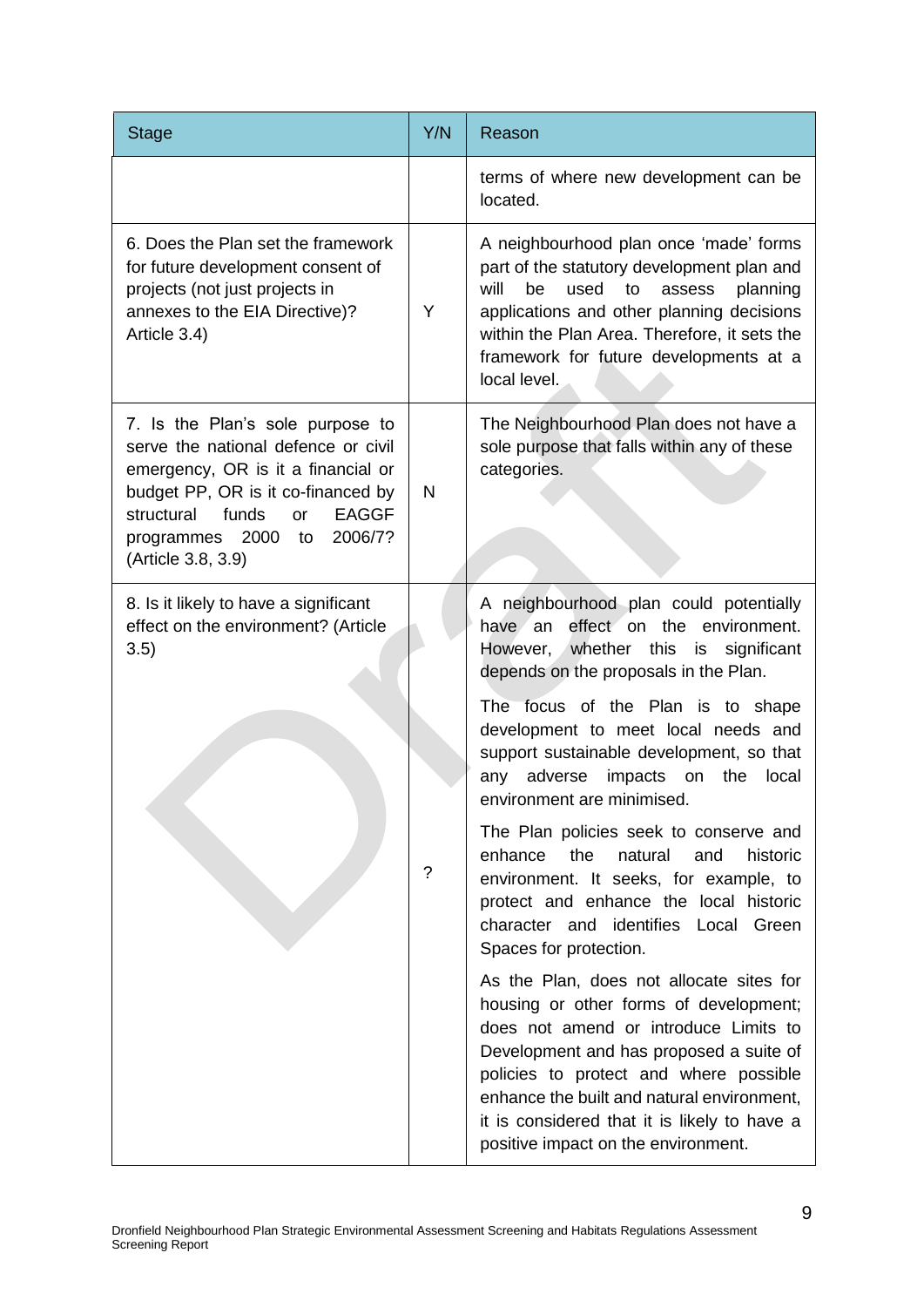| <b>Stage</b> | Y/N | Reason                                                                                                                                                  |
|--------------|-----|---------------------------------------------------------------------------------------------------------------------------------------------------------|
|              |     | Any potential environmental effects of the<br>Neighbourhood Plan will be determined<br>through stage 2 of this screening<br>assessment. (see figure 4). |

- 2.1.3 The results of the preceding assessment indicate that, depending upon the content of a Neighbourhood Plan, a Strategic Environmental Assessment may be required.
- 2.1.4 Question 8 in figure 2 refers to whether the Neighbourhood Plan would have a significant effect on the environment. The proposals within the Plan will thus be assessed against the criteria from Annex II of the SEA Directive and Schedule 1 of the Environmental Assessment of Plans and Programmes Regulations (2004)

|  | <b>Figure 4: Dronfield Neighbourhood Plan and the SEA Directive</b> |  |  |
|--|---------------------------------------------------------------------|--|--|
|--|---------------------------------------------------------------------|--|--|

| <b>Criteria</b>                                                                                                                                                                                           | <b>Assessment</b>                                                                                                                                                                                                                                                                                                                                                   |
|-----------------------------------------------------------------------------------------------------------------------------------------------------------------------------------------------------------|---------------------------------------------------------------------------------------------------------------------------------------------------------------------------------------------------------------------------------------------------------------------------------------------------------------------------------------------------------------------|
| (1) The characteristics of the plans, having regard to:                                                                                                                                                   |                                                                                                                                                                                                                                                                                                                                                                     |
| (a) the degree to which the plan<br>sets a framework for projects<br>and other activities, either with<br>regard to the location, nature,<br>size and operating conditions<br>or by allocating resources; | The Neighbourhood Plan, if made, would form part of<br>the statutory development plan. It would set a local<br>policy framework for development proposals which are<br>local in nature and which the community and<br>stakeholders consider are important to the sustainable<br>development of the Plan area and on which the Plan<br>can have the greatest impact. |
|                                                                                                                                                                                                           | The Plan sets local criteria by which development<br>proposals coming primarily through the local plan,<br>should be assessed. It will have a positive influence for<br>the natural and historic environment of the parish by<br>highlighting those assets that should be protected from<br>any future development and the quality of development<br>expected.      |
|                                                                                                                                                                                                           | The Plan sits within a wider strategic framework set by<br>the National Planning Policy Framework (NPPF) 2012<br>and existing and emerging District-wide local planning<br>policies. It supports, and is in general conformity with,<br>the strategic policies proposed in the Publication Draft<br>North East Derbyshire District Local Plan.                      |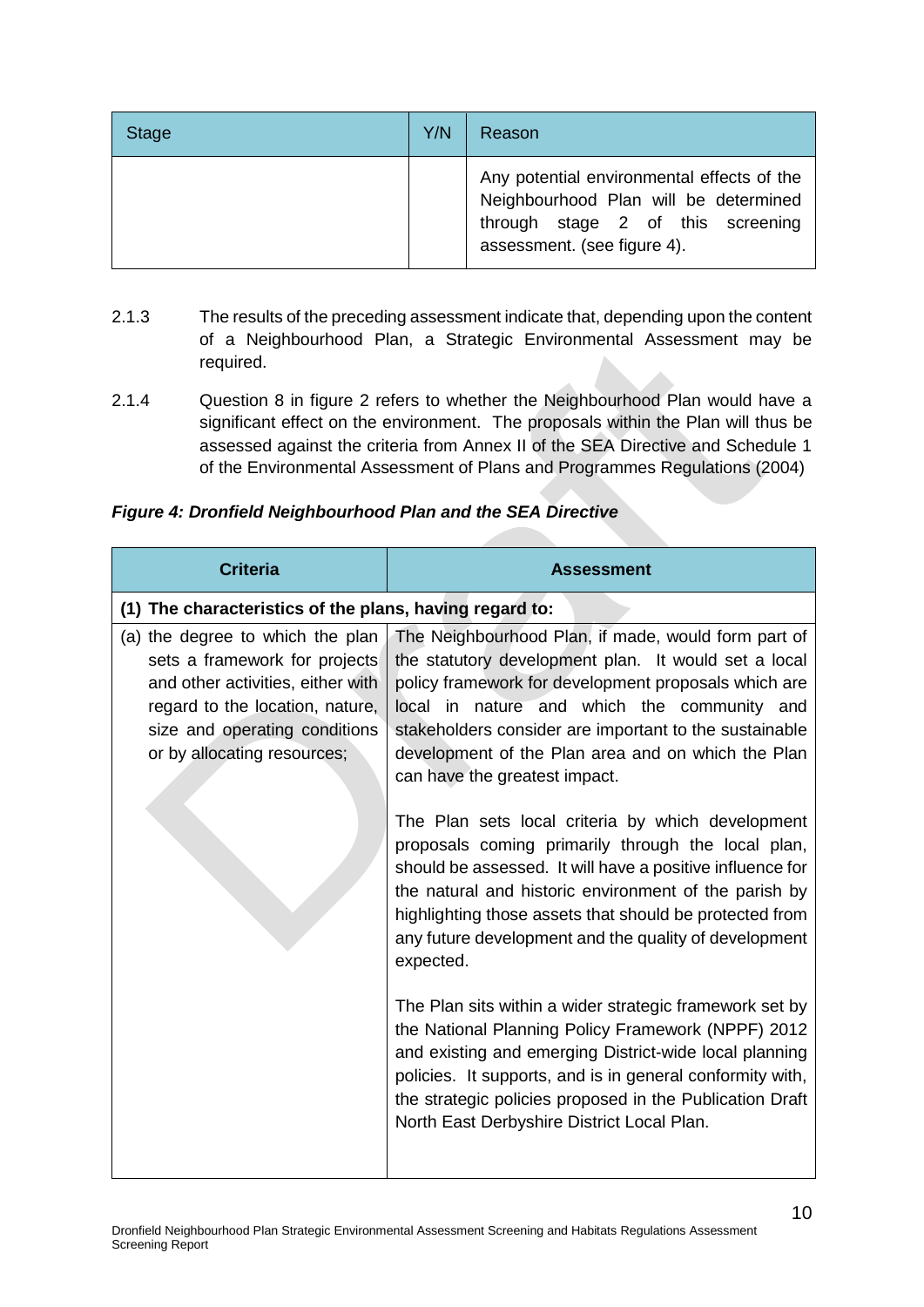| <b>Criteria</b>                                                                                                                       | <b>Assessment</b>                                                                                                                                                                                                                                                                                                                                                                                                                                                                                                                                   |
|---------------------------------------------------------------------------------------------------------------------------------------|-----------------------------------------------------------------------------------------------------------------------------------------------------------------------------------------------------------------------------------------------------------------------------------------------------------------------------------------------------------------------------------------------------------------------------------------------------------------------------------------------------------------------------------------------------|
| (b) the degree to which the plan<br>influences other plans and<br>programmes including those in<br>a hierarchy;                       | The Neighbourhood Plan sits in the lower tier of the<br>planning policy hierarchy and must be in conformity<br>with the approved North East Derbyshire District<br>Council local planning policies and have regard to the<br>NPPF. It, therefore, supports the implementation of<br>higher tier policies at the neighbourhood level and, as<br>such, is not considered likely to have a significant<br>influence on other plans and programmes.                                                                                                     |
| (c) the relevance of the plan for<br>integration<br><b>of</b><br>the<br>environmental considerations,<br>in particular with a view to | The Neighbourhood Plan, as advocated by the NPPF,<br>is underpinned<br>by the principles of sustainable<br>development.<br>The Plan's aim is to protect and wherever possible,                                                                                                                                                                                                                                                                                                                                                                      |
| promoting<br>sustainable<br>development;                                                                                              | enhance the key attributes of the area including its<br>green spaces, identity and heritage whilst sustaining<br>and supporting improvements to its town centre,<br>infrastructure and community facilities.                                                                                                                                                                                                                                                                                                                                        |
|                                                                                                                                       | These broad aims are supported by a series of<br>objectives that provide the framework for sustainable<br>development in the Plan area by seeking to ensure<br>important community facilities and businesses are<br>retained, the rural character and important habitats are<br>protected, housing meets local need and is supported<br>by appropriate<br>infrastructure, promotion<br>of a<br>sustainable transport network, the vitality and viability<br>of the town centre is encouraged, and the town's<br>heritage is conserved and enhanced. |
|                                                                                                                                       | The Plan includes a number of policies which promote<br>environmental considerations:                                                                                                                                                                                                                                                                                                                                                                                                                                                               |
|                                                                                                                                       | the Plan promotes the protection of local character<br>through the identification and protection of local<br>heritage assets, ensuring development has regard<br>to the character of the local landscape, application<br>of design principles and criteria for the alteration,<br>replacement or introduction of shop fronts in the<br>town centre;                                                                                                                                                                                                 |
|                                                                                                                                       | the Plan promotes the enhancement of local<br>biodiversity through the appropriate management<br>and mitigation of impacts on local ecological<br>features, protection and enhancement of the Lea                                                                                                                                                                                                                                                                                                                                                   |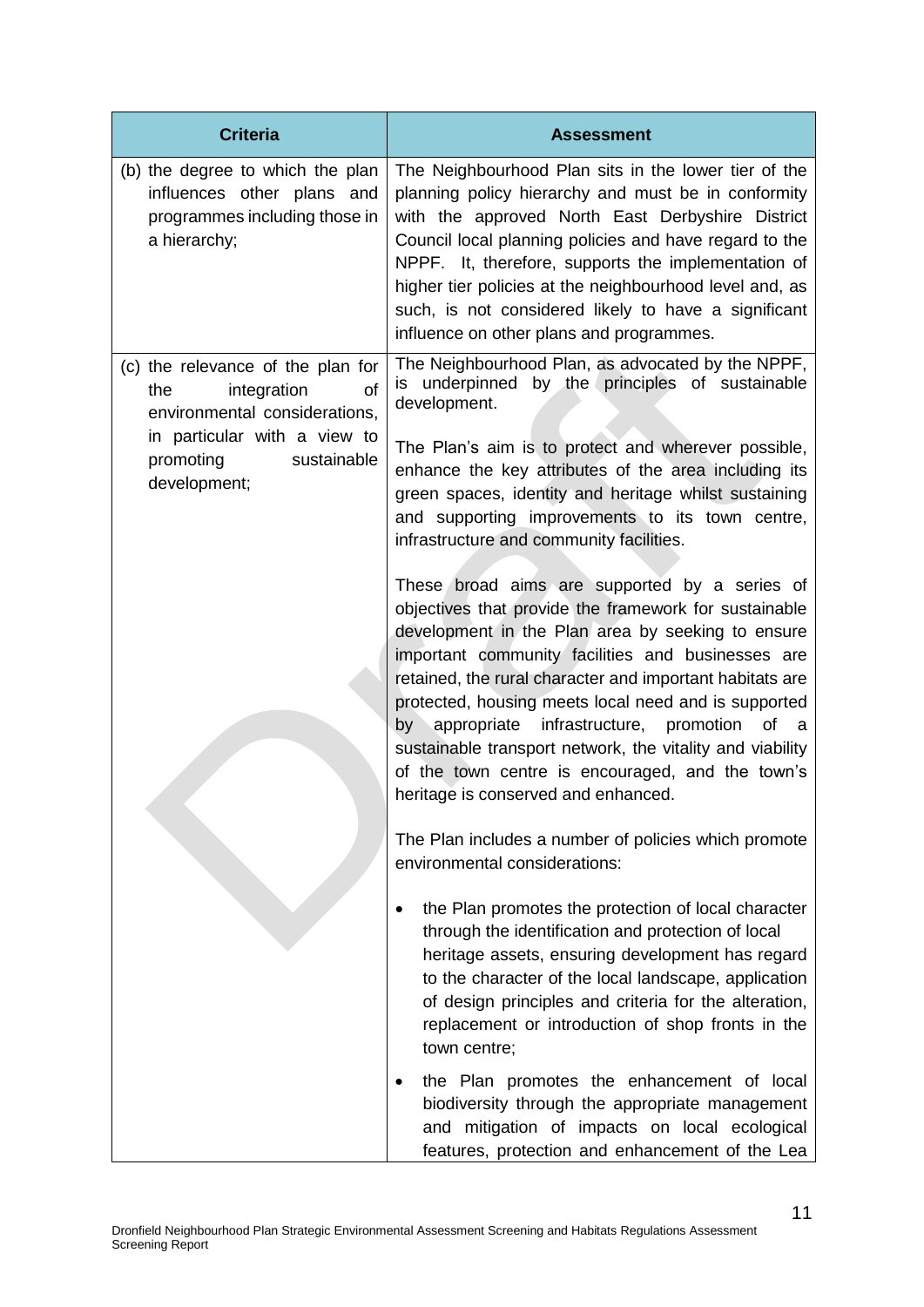| <b>Criteria</b>                                            | <b>Assessment</b>                                                                                                                                                                                                                                                                                                                                       |
|------------------------------------------------------------|---------------------------------------------------------------------------------------------------------------------------------------------------------------------------------------------------------------------------------------------------------------------------------------------------------------------------------------------------------|
|                                                            | Brook Valley Green Corridor and support for the<br>planting and management of trees and hedgerows.                                                                                                                                                                                                                                                      |
|                                                            | By designating public open, green spaces for<br>protection, and enhancing pedestrian access, the Plan<br>may contribute to reducing recreational disturbance<br>and visitor pressure at designated sites.                                                                                                                                               |
| (d) environmental<br>problems<br>relevant to the plan; and | The Plan will not introduce any environmental<br>problems, rather it will seek to address and not further<br>exacerbate environmental issues in the Plan area.<br>Potential environmental issues identified during the<br>Neighbourhood Planning process include:                                                                                       |
|                                                            | the pressure for development in the Green Belt;<br>$\bullet$                                                                                                                                                                                                                                                                                            |
|                                                            | Listed Buildings at risk;<br>$\bullet$                                                                                                                                                                                                                                                                                                                  |
|                                                            | the decline in quality of the Conservation Areas,<br>$\bullet$<br>including loss of historic detail or inappropriate<br>changes;                                                                                                                                                                                                                        |
|                                                            | areas of high quality landscape that are potentially<br>$\bullet$<br>sensitive to change;                                                                                                                                                                                                                                                               |
|                                                            | The South Pennine Moors SAC) and Peak District<br>Moors (South Pennine Moors Phase 1 (SPA)<br>located within 3kms of the Plan area;                                                                                                                                                                                                                     |
|                                                            | The Moss Valley Woods (SSSI) which adjoins the<br>boundary of the Plan area and encompasses a high<br>proportion of Ancient Woodland;                                                                                                                                                                                                                   |
|                                                            | The Lea Brook Valley, a green corridor stretching<br>from the wetlands of the Gosforth Valley through<br>the centre of the town to the River Drone.                                                                                                                                                                                                     |
|                                                            | The Plan contains measures to address current and<br>potential environmental problems. These are notably<br>in relation to protecting local heritage assets and<br>landscape features, protecting and encouraging<br>improved connectivity to the Lea Brook Valley Green<br>Corridor and identification of local character buildings<br>and structures. |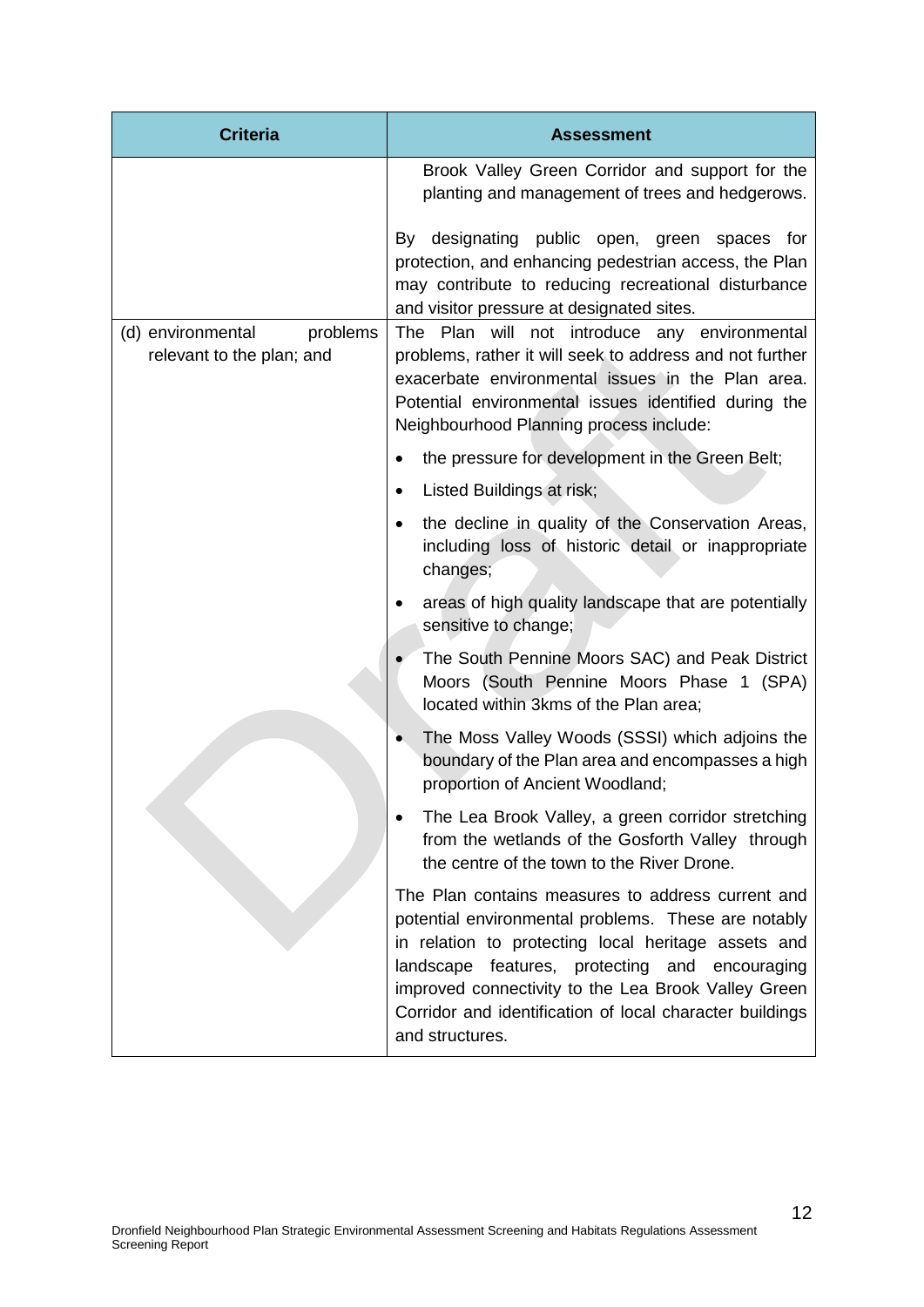| <b>Criteria</b>                                                                                                                                                                          | <b>Assessment</b>                                                                                                                                                                                                                                                                                                                                                                                                                                                                                                                                                                                                                                                                                                                                                                                                                                                                                                                                                                                                                                        |
|------------------------------------------------------------------------------------------------------------------------------------------------------------------------------------------|----------------------------------------------------------------------------------------------------------------------------------------------------------------------------------------------------------------------------------------------------------------------------------------------------------------------------------------------------------------------------------------------------------------------------------------------------------------------------------------------------------------------------------------------------------------------------------------------------------------------------------------------------------------------------------------------------------------------------------------------------------------------------------------------------------------------------------------------------------------------------------------------------------------------------------------------------------------------------------------------------------------------------------------------------------|
| (d) the relevance of the plan for<br>implementation<br>the<br>οf<br>Community legislation on the<br>environment (e.g. plans linked<br>waste-management<br>to<br>or<br>water protection). | It must be in general conformity with higher-level plans<br>that comprise the North East Derbyshire District Local<br>Plan. The Local Plan will be developed with regard to<br>European Community legislation on the environment.<br>Consequently, the policies of the Plan are not<br>considered to be relevant to the implementation of EC<br>legislation.                                                                                                                                                                                                                                                                                                                                                                                                                                                                                                                                                                                                                                                                                             |
| in particular, to:                                                                                                                                                                       | (2) Characteristics of the effects and of the area likely to be affected, having regard,                                                                                                                                                                                                                                                                                                                                                                                                                                                                                                                                                                                                                                                                                                                                                                                                                                                                                                                                                                 |
| probability,<br>duration,<br>the<br>(a)<br>frequency and reversibility of<br>the effects;<br>the cumulative nature of the<br>(b)                                                         | The Plan relates to specific, small scale issues<br>ensuring that any future windfall development will<br>deliver the maximum local benefits. It addresses<br>specific local development management issues,<br>complementing the higher level strategic<br>policy<br>framework already established through the adopted<br>(and emerging) Local Plan and national policies<br>(NPPF).<br>The Plan policies are generally designed to minimise<br>the environmental effects of any new development and<br>to promote sustainable development.<br>Given that the Plan; does not allocate sites for housing<br>or other development and has proposed a suite of<br>policies to protect and where possible enhance the built<br>and natural environment, the probability of adverse<br>environmental effects is highly unlikely. Overall, it is<br>considered through the application of its policies, the<br>Plan is likely to have neutral and in many cases,<br>positive environmental effects.<br>The effects of the Plan need to be considered alongside |
| effects;                                                                                                                                                                                 | the North East Derbyshire District Council adopted and<br>emerging Local Plans. The Plan is required to be in<br>general conformity with the adopted Local Plan. The<br>Plan does not propose more development than the<br>emerging Local Plan for the area.<br>The cumulative effects of proposals within the Plan<br>area are unlikely to be significant on the local<br>environment.<br>Any cumulative impacts are likely to be beneficial.                                                                                                                                                                                                                                                                                                                                                                                                                                                                                                                                                                                                           |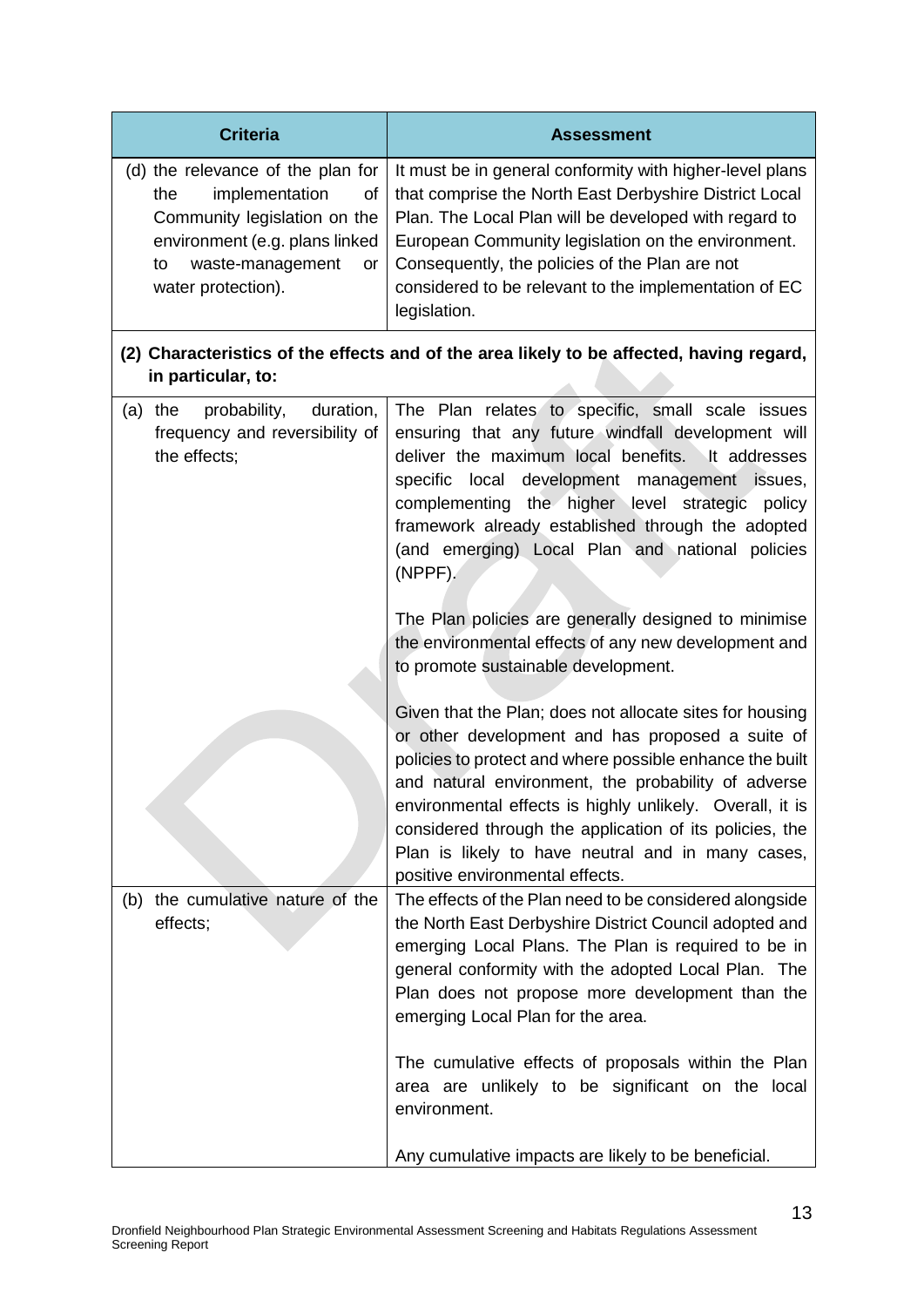| <b>Criteria</b>                                                                                                                                                                                                             | <b>Assessment</b>                                                                                                                                                                                                                                                                                                                                                                                                                                                                                                                                                                     |
|-----------------------------------------------------------------------------------------------------------------------------------------------------------------------------------------------------------------------------|---------------------------------------------------------------------------------------------------------------------------------------------------------------------------------------------------------------------------------------------------------------------------------------------------------------------------------------------------------------------------------------------------------------------------------------------------------------------------------------------------------------------------------------------------------------------------------------|
| the transboundary nature of<br>(c)<br>the effects;                                                                                                                                                                          | The Plan establishes locally distinct development<br>management policies for Dronfield Plan area and thus<br>the majority of effects will be localised to the Plan area.                                                                                                                                                                                                                                                                                                                                                                                                              |
|                                                                                                                                                                                                                             | The exception to this is consideration for landscape and<br>biodiversity, which is likely to have a positive impact<br>beyond the Plan area.                                                                                                                                                                                                                                                                                                                                                                                                                                          |
| (d) the risks to human health or<br>the environment (e.g. due to<br>accidents);                                                                                                                                             | No significant risks to human health or the environment<br>have been identified. The Plan seeks to create the<br>conditions to improve human health by providing<br>opportunities for recreation, socialising and active<br>transport.                                                                                                                                                                                                                                                                                                                                                |
| the magnitude and spatial<br>(e)<br>effects<br><b>of</b><br>the<br>extent<br>(geographical area and size<br>of the population likely to be<br>affected);                                                                    | Neighbourhood Plan<br>The<br>is`<br>with<br>concerned<br>development within Dronfield Plan area, which has a<br>population of 21,261 (2011 Census) and covers an<br>area of 3,457 acres.                                                                                                                                                                                                                                                                                                                                                                                              |
| the value and vulnerability of<br>(f)<br>the area likely to be affected<br>due to:<br>special natural characteristics<br>(i)<br>or cultural heritage;<br>(ii)<br>exceeded<br>environmental<br>quality standards or<br>limit | The potential for environmental impacts is likely to be<br>minimal and limited to the Plan area. The exceptions<br>to these are the policies seeking to protect and<br>enhance green spaces and biodiversity which have the<br>potential to contribute positively to the regional network<br>of habitats.                                                                                                                                                                                                                                                                             |
| values;<br>intensive land-use; and<br>(iii)                                                                                                                                                                                 | Dronfield has important natural characteristics and<br>cultural heritage. The Plan area has a rich historical<br>environment<br>including<br>sites<br>buildings<br>and<br>οf<br>architectural and historic interest.                                                                                                                                                                                                                                                                                                                                                                  |
|                                                                                                                                                                                                                             | The Plan area includes 45 nationally designated assets<br>including Listed Buildings and a Scheduled Monument.<br>Development presents the potential for effects upon<br>heritage assets and their settings in the Plan area.<br>However, no development is proposed, and the<br>approach to managing effects on heritage is positive.<br>The Plan recognises the value and vulnerability of the<br>local historical character through the application of<br>Policies D1and D3, which require proposals to have<br>regard to the historic and character features of the Plan<br>area. |
|                                                                                                                                                                                                                             | There are no designated environmental sites within the<br>Plan area. However, there is an SSSI on the boundary                                                                                                                                                                                                                                                                                                                                                                                                                                                                        |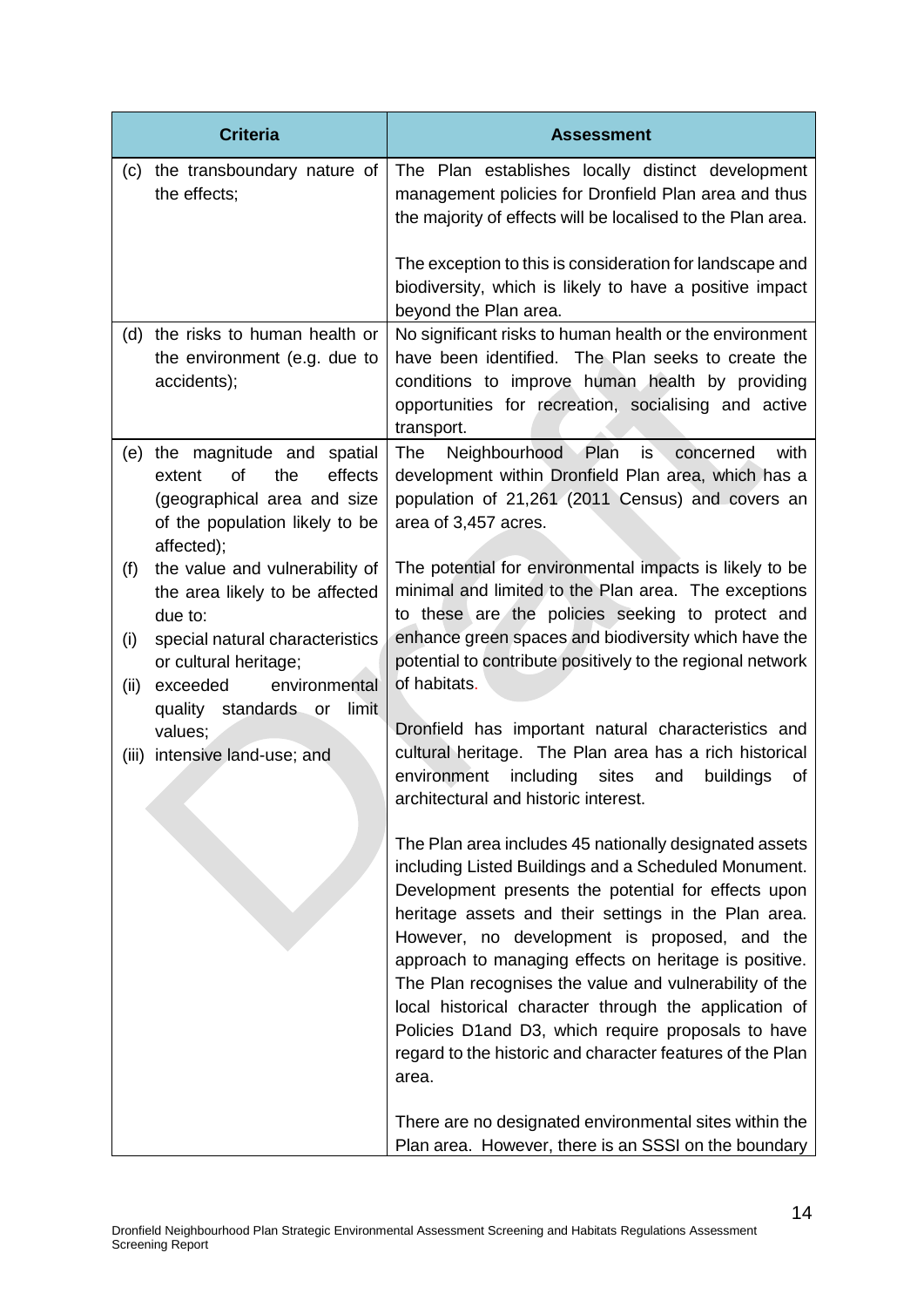| <b>Criteria</b>                                                                                                                                      | <b>Assessment</b>                                                                                                                                                                                                                                                                                                             |
|------------------------------------------------------------------------------------------------------------------------------------------------------|-------------------------------------------------------------------------------------------------------------------------------------------------------------------------------------------------------------------------------------------------------------------------------------------------------------------------------|
|                                                                                                                                                      | of the Plan area. The Plan highlights this site as well<br>as the Lea Brook Valley and Priority Habitats and<br>Species in the Plan area. The Plan seeks to protect<br>and where possible, enhance these local ecological<br>features through policies ENV3, ENV4, ENV5 and<br>ENV <sub>6</sub> .                             |
|                                                                                                                                                      | The Plan will not create conditions for intensive land-<br>use. Development likely to have a detrimental effect on<br>heritage assets will be refused.                                                                                                                                                                        |
| effects<br>$(g)$ the<br><b>on</b><br>areas<br><b>or</b><br>which<br>landscapes<br>have<br>a<br>recognised<br>national,<br>Community or international | The Plan contains policies which seek to preserve and<br>enhance the special landscape character of the Plan<br>area.                                                                                                                                                                                                         |
| protection status.                                                                                                                                   | The Plan does not include any landscapes of national<br>or international protection status. However, the Plan<br>draws on landscape character studies undertaken at a<br>county and district scale to support policies which seek<br>ensure future development proposals have regard to<br>the areas special characteristics. |
|                                                                                                                                                      | Any effects of the Plan are expected to be positive and<br>localised: the effects are not likely to be significant.                                                                                                                                                                                                           |

## **2.2 SEA Screening Conclusion**

- 2.2.1 This screening report has explored the potential effects of the Dronfield Neighbourhood Plan with a view to determining the likely requirement for an environmental assessment under the SEA Directive. Based on the SEA Screening Assessment set out in figure 3 above, it is concluded that there are unlikely to be significant environmental effects.
- 2.2.2 The Dronfield Neighbourhood Plan is a lower tier plan in the hierarchy of planning documents for the area and therefore has limited influence on other plans or programmes.
- 2.2.3 The Plan does not allocate any development sites; but instead provides criteria based policies to help guide development that is likely to come forward under the policies set out in the emerging Local Plan. The criteria set out for development in the Plan is likely to prove beneficial in terms of mitigating against possible adverse impacts of future development.
- 2.2.4 The Plan area does contain potentially sensitive areas and assets including a Scheduled Monument, listed buildings, and priority habitats and species. However, no development is proposed that is likely to have any significant effect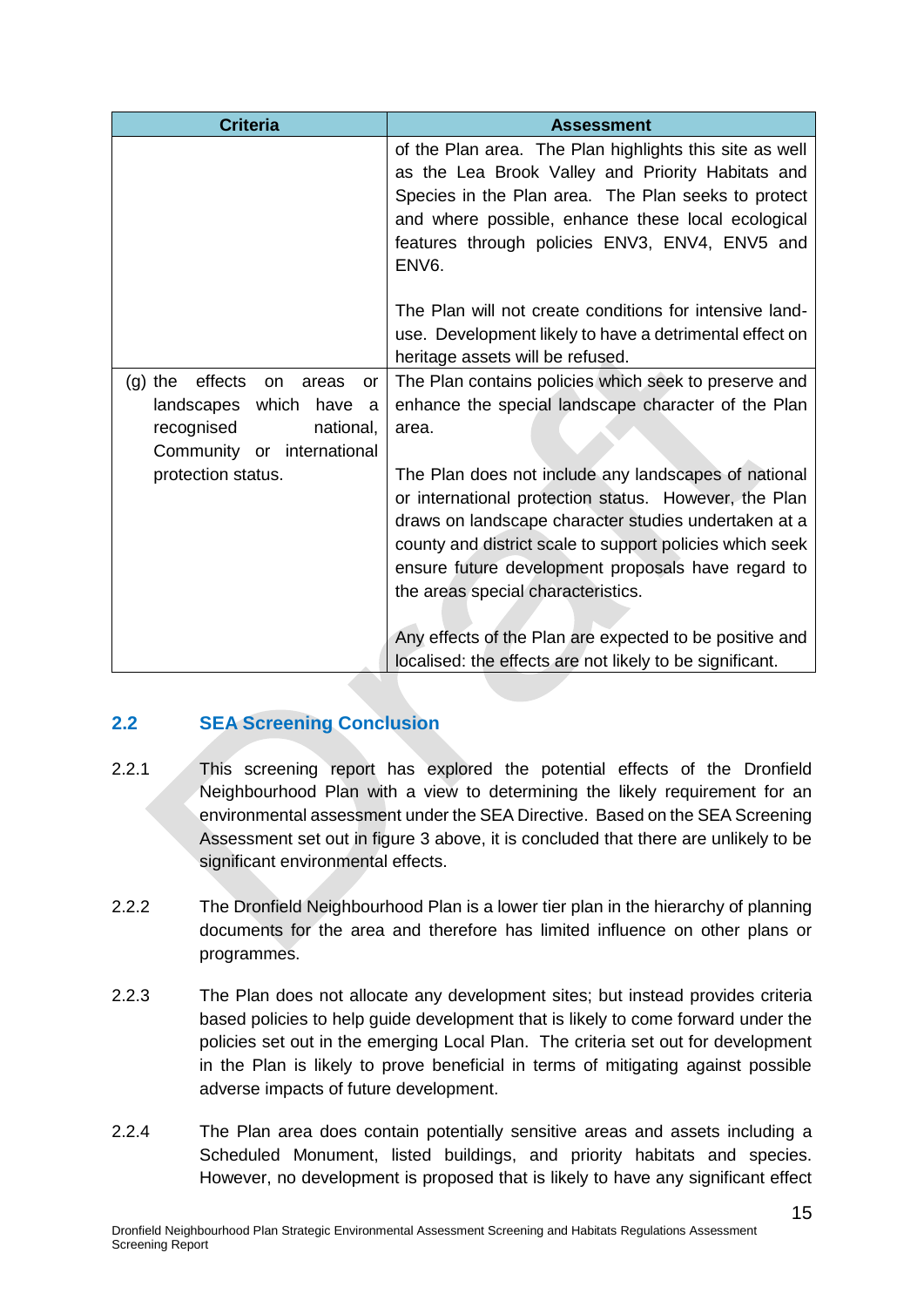on any special areas. The Plan is likely to guard against any possible significantly adverse impacts on the built environment arising from future development that might come forward.. Policies D1, D2 and D3 in particular address design quality, heritage and character.

2.2.2 Having taken all the policies in the Plan into account, in accordance with the topics cited in Annex 1(f) of the SEA directive, this screening opinion has concluded that a full SEA is not required.

## **2.3 HRA Screening**

- 2.3.1 Alongside the SEA screening process there is a need to assess whether the Neighbourhood Plan would have an adverse impact upon internationally designated wildlife sites, as required by the European Habitats Directive.
- 2.3.2 The Habitats Regulations Assessment (HRA) refers to the assessment required for any plan or project to assess the potential impacts against the conservation objectives of Natura 2000 wildlife sites. The assessment must determine whether the plans would adversely affect, or are likely to affect, the integrity of a site(s) in terms of its nature conservation objectives. Where negative effects are identified other options should be examined to avoid any potential damaging effects.
- 2.3.3 The HRA process is generally divided into three stages. The initial stage of the HRA process is called the screening stage and determines if there are any likely significant effects or risk of significant effects possible as a result of the implementation of the plan. If there are significant effects the plan will need to undertake an Appropriate Assessment. The screening process should provide a description of the plan and an identification of the Natura 2000 sites which may be affected by the plan and assess the significance of any possible effects on the identified sites.
- 2.3.4 There is no pre-defined guidance that dictates the physical scope of a HRA of a Neighbourhood Plan. Therefore, in considering the physical scope of the assessment, we were guided primarily by the identified impact pathways rather than by arbitrary 'zones'. This study therefore considers potential effects on all European sites within 10km of the Dronfield Neighbourhood Plan area boundary plus any sites linked to the area through a known 'pathway.'
- 2.3.5 The following European designated sites have been identified for consideration within the assessment:

| Site name                  | <b>Designation</b>              |      | <b>Distance</b> |                   |
|----------------------------|---------------------------------|------|-----------------|-------------------|
| <b>South Pennine Moors</b> | Special                         | Area |                 | of $\vert$ 1.5 km |
|                            | Conservation (SAC) <sup>1</sup> |      |                 |                   |

<sup>1</sup> <sup>1</sup> SACs are strictly protected sites designated under the EC Habitats Directive. The listed habitats and species are those considered to be most in need of conservation at a European level (excluding birds).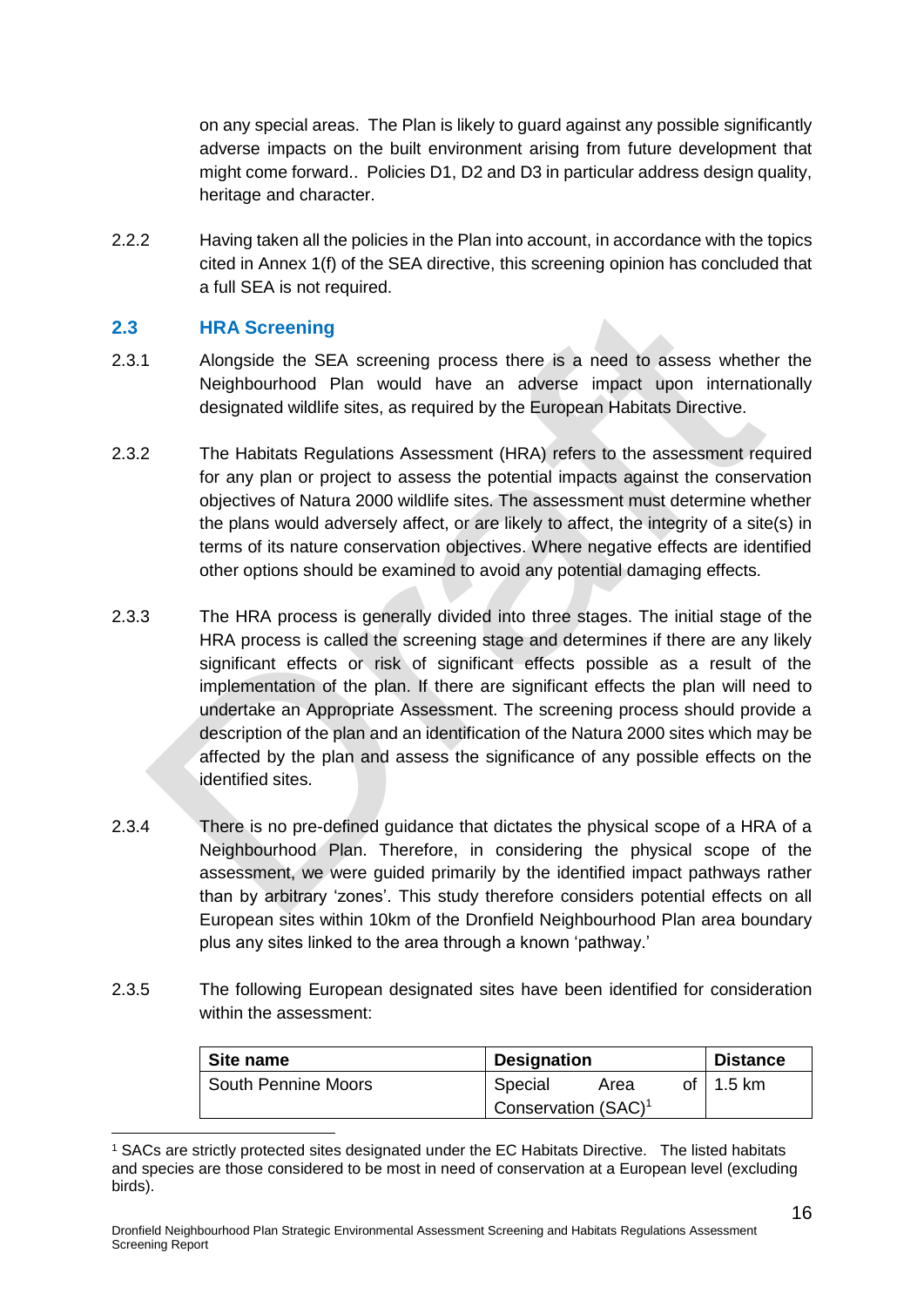| Peak District Moors (South Pennine   Special Protection Areas   1.3 km |           |  |
|------------------------------------------------------------------------|-----------|--|
| Moors Phase 1)                                                         | $(SPA)^2$ |  |

2.3.6 Figure 5 outlines the qualifying features of the identified European Sites, their conservation objectives and vulnerabilities. Figure 6 is the screening assessment of the policies within the Neighbourhood Plan and their potential effect on the 'qualifying features' and vulnerabilities of each European Designated Site.

1

<sup>2</sup> SPAs are strictly protected sites classified in accordance with Article 4 of the EC Birds Directive. They are classified for rare and vulnerable birds and for regularly occurring migratory species.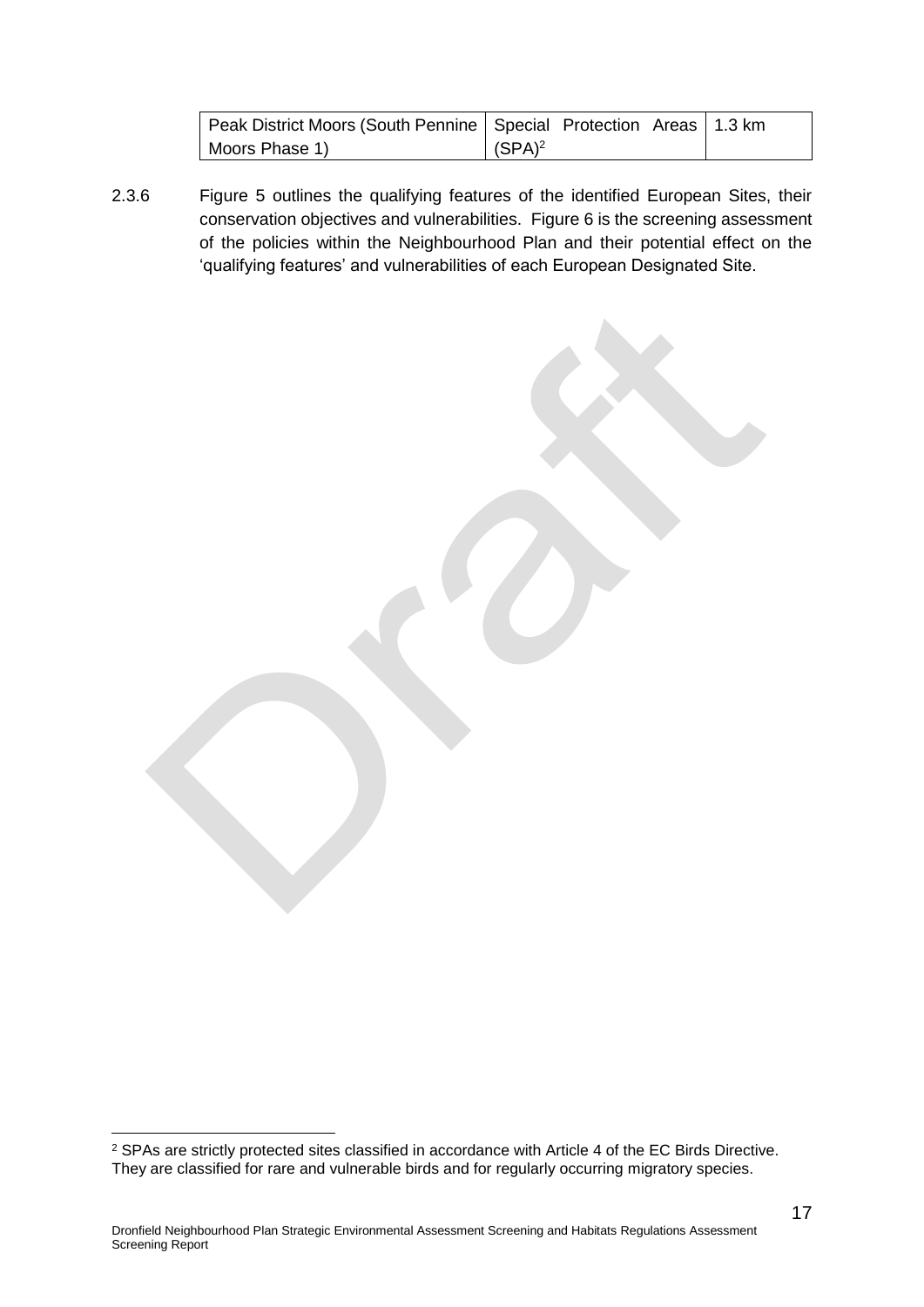# *Figure 5: European Designated Sites*

| <b>Name of Site</b>                                                          | <b>Qualifying Features</b>                                                                                                                                                                       | <b>Conservation Objectives</b>                                                                                                                                                                                                                                                        | <b>Site Vulnerability</b>                                                                                                                                                                                                                                                                                                                                                                                                                                                                                                                                                                                                           |
|------------------------------------------------------------------------------|--------------------------------------------------------------------------------------------------------------------------------------------------------------------------------------------------|---------------------------------------------------------------------------------------------------------------------------------------------------------------------------------------------------------------------------------------------------------------------------------------|-------------------------------------------------------------------------------------------------------------------------------------------------------------------------------------------------------------------------------------------------------------------------------------------------------------------------------------------------------------------------------------------------------------------------------------------------------------------------------------------------------------------------------------------------------------------------------------------------------------------------------------|
| South Pennine<br><b>Moors</b><br><b>SAC</b>                                  | Presence of European dry heath,<br>blanket bog, old sessile oak woods<br>and Ilex and Blechnum, northern<br>Atlantic wet heaths with Erica tetralix<br>and transition mires and quaking<br>bogs. | To maintain the current extent of $\bullet$<br>blanket bog habitats.<br>For there to be no loss of ancient<br>semi natural woodland stands.<br>To maintain the current extent of<br>dry heath habitats.<br>To maintain the current extent of<br>wet heath habitats.                   | Recreational pressure resulting in physical<br>damage to habitats, trampling, erosion,<br>fragmentation and accidental fires.<br>Overgrazing by sheep can result in direct<br>damage to vegetation and burning as a tool for<br>grouse moor management can cause habitat<br>damage.<br>Heathland and blanket bog are vulnerable to<br>changes in hydrological conditions such as<br>agricultural drainage causing changes in the<br>water table.<br>Nitrogen enrichment from air pollution can lead<br>to changes in the vegetation while the<br>application of fertilisers and pesticides can also<br>potentially damage habitats. |
| <b>Peak District</b><br>Moors (South<br><b>Pennine Moors</b><br>Phase 1) SPA | Regularly supports breeding<br>populations of short eared owl Asio<br>flammeus, merlin Falco columbarius<br>and golden plover Pluvialis apricaria.                                               | To maintain the mosaic of upland<br>$\bullet$<br>habitats including acid grassland,<br>bog, bracken, heathlands, fen,<br>rivers and streams. The extent<br>of these habitats should be<br>maintained unless loss is as a<br>result of restoration to another<br>notified habitat type | Habitat Loss Breeding bird species are<br>susceptible to habitat loss and degradation.<br>This could be caused by many factors including<br>recreational pressure, overgrazing,<br>poor<br>management and hydrological changes.<br>Agricultural intensification around the edge of<br>the moors can result in a reduction in feeding<br>habitat for birds.<br>Increased visitor numbers also have the<br>$\bullet$<br>potential to lead to a rise in nesting failures<br>though disturbance during the breeding period.                                                                                                             |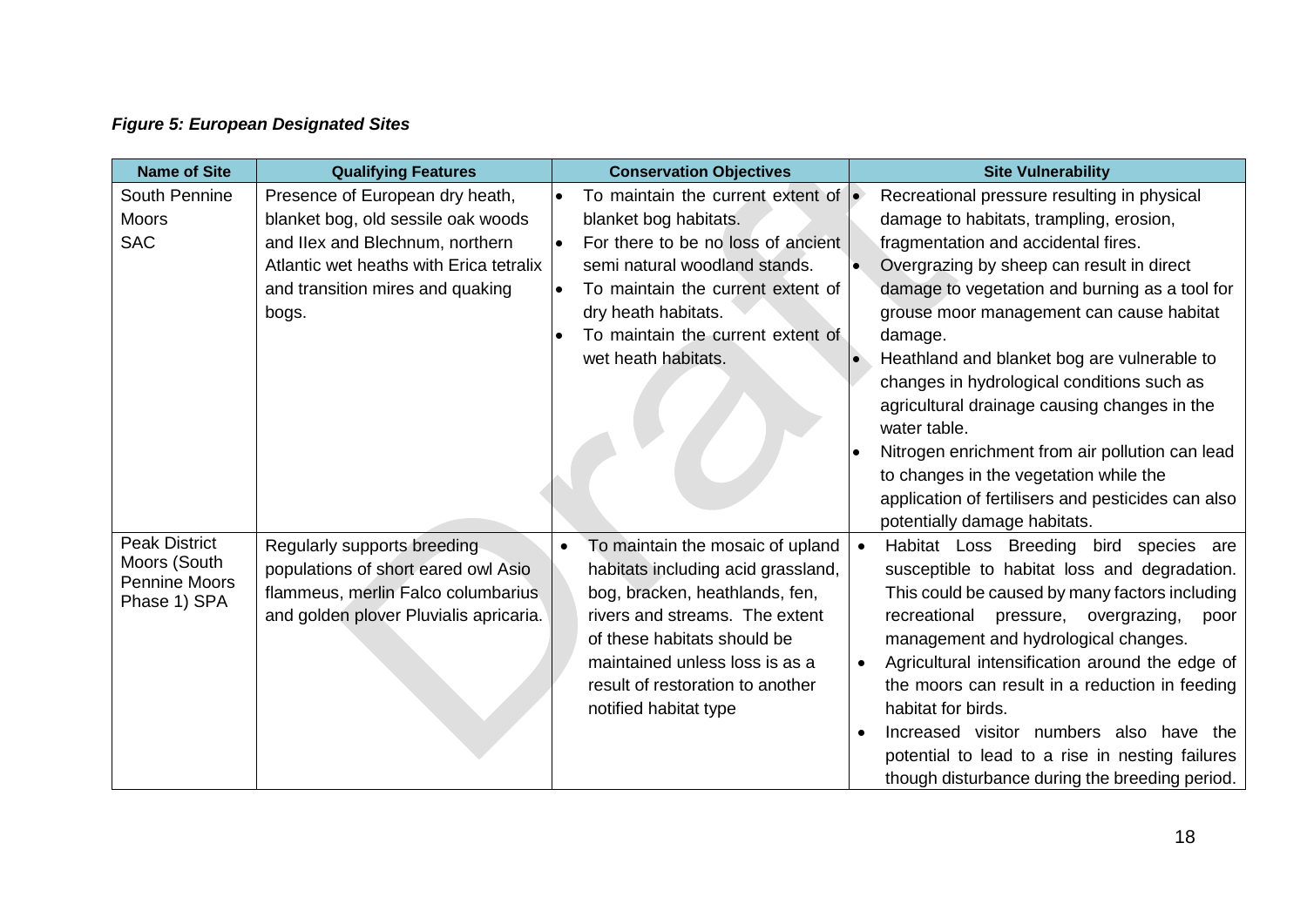## **2.4 HRA Screening of the Neighbourhood Plan**

2.4.1 The next step of the screening is to assess the extent to which the Plan could have significant effect on the European Designated Sites identified in figure 4 and in particular the 'qualifying features' and 'vulnerabilities.' All proposed policies included within the Dronfield Neighbourhood Plan are appraised figure 5 below.

#### **Key to screening Assessment**

No likely significant effect (NLSE) on the site's qualifying features Likely significant effect (LSE) on site's qualifying features Uncertain whether it is NSLE or LSE

#### *Figure 6: Assessment of Likely Environmental Impacts on European Sites*

| <b>Policy</b>                            | <b>Policy description</b>                                   | <b>HRA</b> implications                                          |
|------------------------------------------|-------------------------------------------------------------|------------------------------------------------------------------|
| C <sub>1</sub><br><b>Retention</b><br>0f | Supports the retention of existing important community      | This is a development management policy relating to existing     |
| important<br>community                   | facilities                                                  | community facilities. It does not identify any type, location or |
| facilities                               |                                                             | extent of development.                                           |
| C2 Supporting new and                    | Supports the provision of new or enhanced community         | This is a development management policy relating to new          |
| enhanced<br>community                    | facilities subject to accessibility, amenity, landscape and | community facilities. It does not identify any type, location or |
| facilities                               | environmental considerations.                               | extent of development.                                           |
| <b>C3 Assets of Community</b>            | Supports the protection of Assets of Community Value        | This is a development management policy relating to the          |
| <b>Value</b>                             |                                                             | protection of Assets of Community Value.                         |
| <b>ENV1 Green Belt</b>                   | Supports the continued designation of the countryside as    | This policy supports the protection of the Green Belt which      |
|                                          | Green Belt.                                                 | surrounds the Neighbourhood Plan Area, the primary purpose       |
|                                          |                                                             | of which is to prevent coalescence of Chesterfield and           |
|                                          |                                                             | Sheffield and the settlements in between.                        |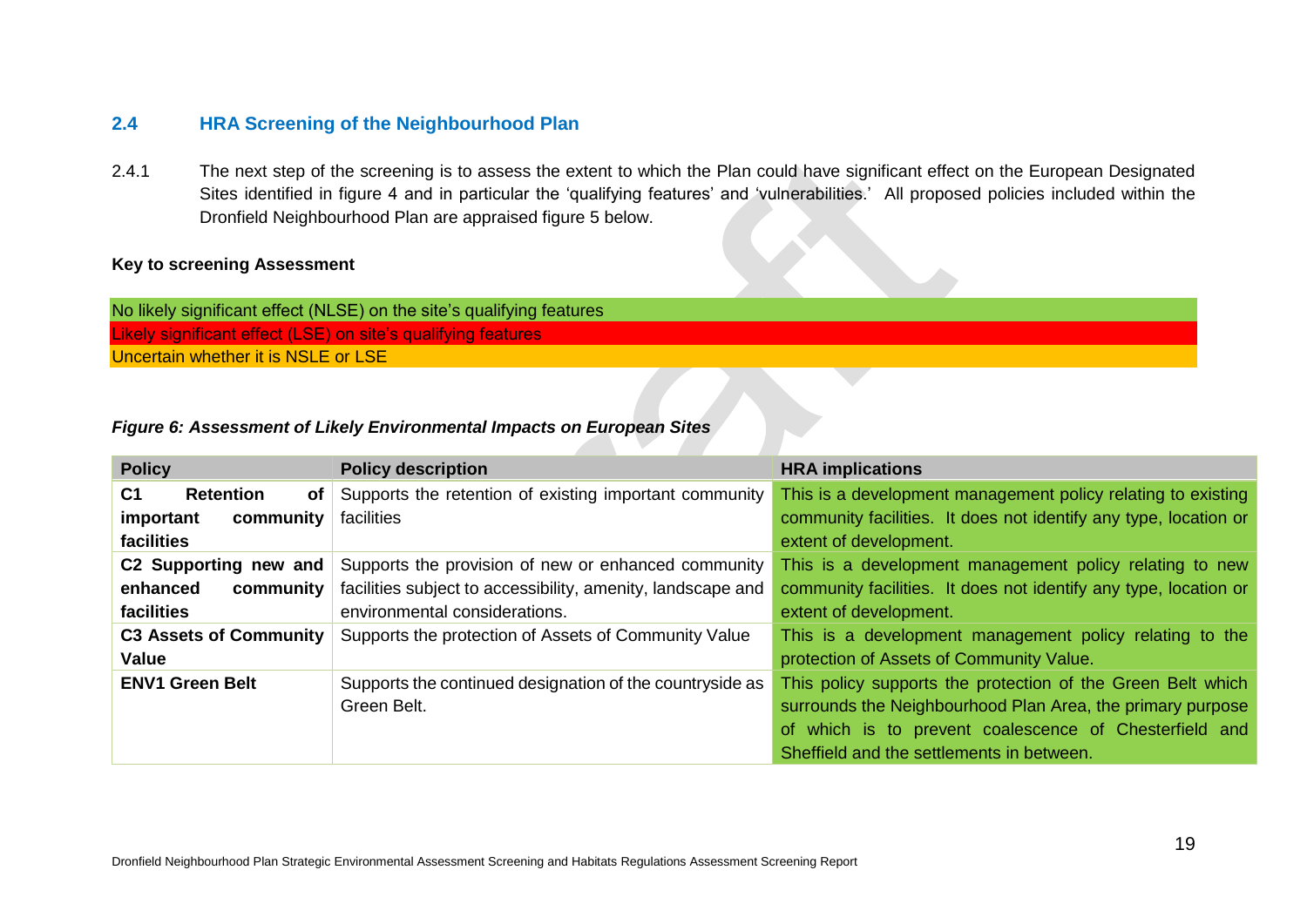| <b>Policy</b>                                                 | <b>Policy description</b>                                                                                                                                                                | <b>HRA</b> implications                                                                                                                                                                                                                                                                                                                                                                                  |
|---------------------------------------------------------------|------------------------------------------------------------------------------------------------------------------------------------------------------------------------------------------|----------------------------------------------------------------------------------------------------------------------------------------------------------------------------------------------------------------------------------------------------------------------------------------------------------------------------------------------------------------------------------------------------------|
| <b>ENV</b><br>$\mathbf{2}$<br>Landscape<br><b>Character</b>   | Seeks to ensure that development proposals have<br>regard to the local historic and environmental landscape<br>features.                                                                 | This is a positive development management policy relating to<br>local landscape character and which draws on existing<br>character studies.<br>It does not identify a location or quantum of development, but<br>rather, seeks to ensure any future development positively<br>manage and enhance the character and interest of the area.                                                                 |
| <b>ENV 3 The Lea Brook</b><br><b>Valley Green Corridor</b>    | Seeks to support and enhance the operation of the Lea<br>Brook Valley as a multi-functional corridor for the<br>movement of wildlife, people and the provision of<br>ecosystem services. | This is a positive development management policy relating to<br>the protection and enhancement of a significant green corridor<br>in the Plan area.                                                                                                                                                                                                                                                      |
| <b>ENV 4 Ecology</b>                                          | Seeks to protect and enhance ecological corridors and<br>landscape features for biodiversity and ensure any<br>adverse impacts are managed or mitigated.                                 | This is a positive development management policy relating to<br>the protection and enhancement of biodiversity, with<br>compensation measures contributing to targets within the local<br><b>Biodiversity Action Plan.</b>                                                                                                                                                                               |
| <b>ENV</b><br>5<br>Green<br>Local<br><b>Spaces</b>            | Seeks to protect important Local Green Spaces.                                                                                                                                           | This is a positive development management policy relating to<br>the retention of specific local green spaces. This is likely to<br>have a positive effect within the Plan and potentially beyond,<br>by strengthening the network of green infrastructure.                                                                                                                                               |
| ENV 6 Protection and<br>enhancement of trees<br>and woodlands | Supports the protection of trees, woodland<br>and<br>hedgerows of biodiversity and amenity value.                                                                                        | This is a development management policy relating to the<br>protection of local woodlands, trees and hedgerows. This is<br>likely to have a positive effect within the Plan area. Some<br>minor positive effects may result from the protection of<br>hedgerows, trees and woodlands given that they are a<br>valuable foraging habitat for birds and therefore will add value<br>to the broader network. |
| <b>HOU1 Windfall housing</b><br>development                   | Supports windfall housing development within the built<br>up area of the town, not covered by the Green Belt<br>subject to certain criteria.                                             | This is a development management policy relating to future<br>housing development. It does not identify any type, location or<br>extent of development.                                                                                                                                                                                                                                                  |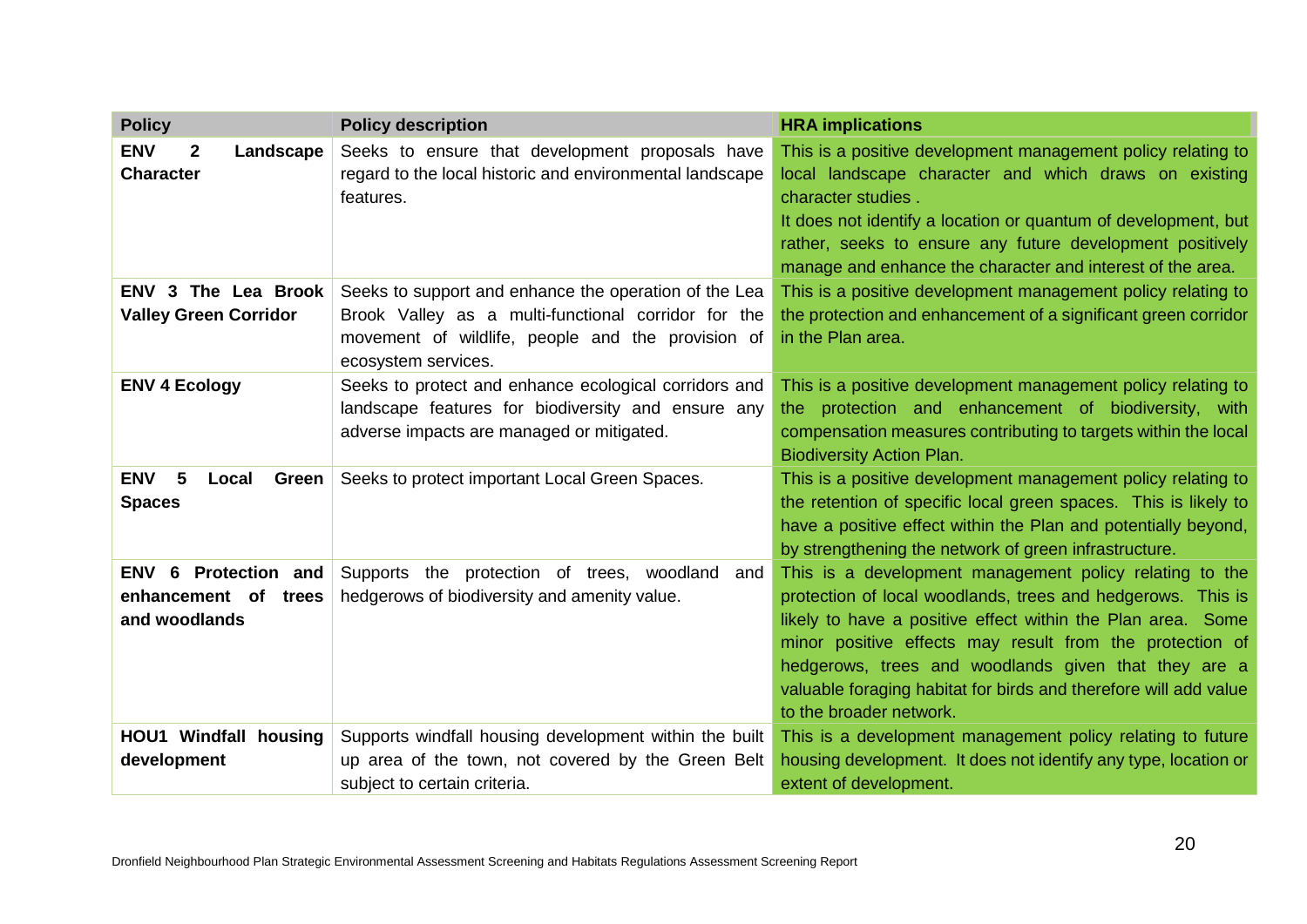| <b>Policy</b>                                                            | Policy description                                                                                                                                                                            | <b>HRA</b> implications                                                                                                                                                                                                                                                                                                                                                                                 |
|--------------------------------------------------------------------------|-----------------------------------------------------------------------------------------------------------------------------------------------------------------------------------------------|---------------------------------------------------------------------------------------------------------------------------------------------------------------------------------------------------------------------------------------------------------------------------------------------------------------------------------------------------------------------------------------------------------|
| <b>HOU2 Housing mix</b>                                                  | Requires new housing development to provide for a mix<br>of housing types and tenures, taking into account the<br>most up to date published event on housing at a local or<br>district level. | This is a development management policy, seeking to ensure<br>that any future housing development provides a mix of housing<br>to meet an identified need. It does not identify any type,<br>location or extent of development.                                                                                                                                                                         |
| HOU <sub>3</sub><br><b>Affordable</b><br>housing                         | Seeks to ensure that affordable housing is designed to<br>be indistinguishable from market housing and priority<br>given to those with a local connection.                                    | This is a development management policy relating to<br>affordable housing. It does not identify a location or quantum<br>of development.                                                                                                                                                                                                                                                                |
| HOU4 Infrastructure for<br>hew housing and other<br>forms of development | Seeks to ensure that future development is accompanied<br>by appropriate infrastructure in a timely manner.                                                                                   | No HRA implications. This is a development management<br>policy relating to the provision of community infrastructure.                                                                                                                                                                                                                                                                                  |
| HOU <sub>5</sub><br><b>Developer</b><br><b>Contributions</b>             | Identifies local priorities for the expenditure of developer<br>contributions.                                                                                                                | No HRA implications. This is a development management<br>policy relating to the provision of community infrastructure.                                                                                                                                                                                                                                                                                  |
| T&A1 Highways                                                            | Sets out design criteria for the provision of new highways<br>in the Plan area                                                                                                                | This policy is not likely to affect the qualifying features of<br>designated sites.                                                                                                                                                                                                                                                                                                                     |
| <b>T&amp;A2</b><br><b>Traffic</b><br><b>Management</b>                   | Supports traffic management measures to improve<br>vehicular and road pedestrian safety                                                                                                       |                                                                                                                                                                                                                                                                                                                                                                                                         |
| <b>T&amp;A3</b><br><b>Cycling</b><br>and<br><b>Walking</b>               | Requires (where applicable) that development proposals<br>incorporate improvements to the network of footpaths<br>and cycleways into their layout.                                            | This is a positive development management policy relating to<br>the incorporation of improvements to the network of footpaths<br>and bridleways. These sustainable forms of transport can help<br>reduce atmospheric pollution and greenhouse gases which will<br>have positive effects for the Plan area but not likely to affect<br>the qualifying features of the designated sites due to proximity. |
| T&A4 Car parking                                                         | Seeks to protect existing car parking provision.                                                                                                                                              | This is a development management policy relating to car<br>parking. This policy is not likely to affect the qualifying features<br>of designated sites.                                                                                                                                                                                                                                                 |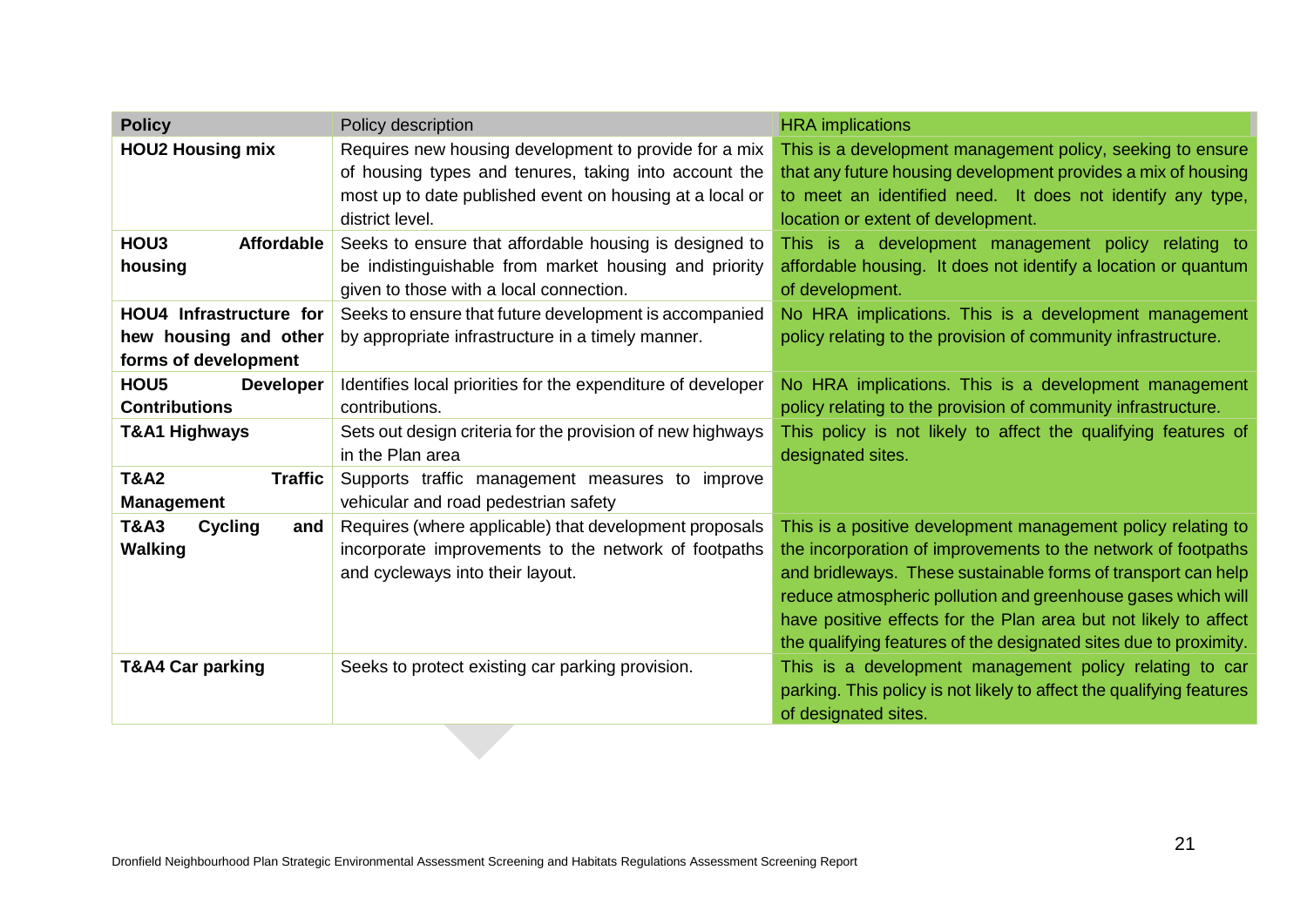| <b>Policy</b>                                                                                                           | <b>Policy description</b>                                                                                                                    | <b>HRA</b> implications                                                                                                                                                                                                 |
|-------------------------------------------------------------------------------------------------------------------------|----------------------------------------------------------------------------------------------------------------------------------------------|-------------------------------------------------------------------------------------------------------------------------------------------------------------------------------------------------------------------------|
| E1<br><b>Protecting</b><br>and<br>enhancing the role and<br><b>attractiveness</b><br>οf<br><b>Dronfield town centre</b> | Supports development proposals that protect and<br>enhance Dronfield town centre's role in providing<br>services to the town and wider area. | This is a development management policy relating to the role<br>and function of the town centre.                                                                                                                        |
| E2 Shop frontages in the<br>town centre                                                                                 | Seeks to ensure that alterations, replacement and new<br>shop fronts in the town centre are of a high quality.                               | No HRA implications. This is a development management<br>policy relating to the enhancement of shop frontages in the<br>town centre.                                                                                    |
| E3 Shopping hubs and<br>other local shops outside<br><b>Dronfield town centre</b>                                       | Seeks to prevent the loss of shopping use outside of the<br>defined Dronfield town centre, subject to viability.                             | This is a development management policy relating to the<br>retention of existing shopping use. This policy does not identify<br>any type, location, quantum or extent of development.                                   |
| E4 Hot food takeaways                                                                                                   | Seeks to manage the number of fast food takeaways to<br>ensure healthy food options.                                                         | This is a development management policy relating to the<br>provision of hot food takeaways. By requiring the provision of<br>a litter bin within the premises, the policy reduces the likelihood<br>of increased litter |
| <b>E5 Existing employment</b><br>uses                                                                                   | Supports the retention of existing employment use                                                                                            | This is a development management policy relating to existing<br>employment land and buildings. It does not identify any type,<br>location or extent of development.                                                     |
| E <sub>6</sub><br><b>New</b><br>small<br>employment uses                                                                | Supports new and expanded small scale employment<br>subject to amenity, landscape, traffic and environmental<br>considerations.              | This is a development management policy relating to new and<br>enhanced employment sites. It does not identify any type,<br>location or extent of development.                                                          |
| <b>D1 Listed buildings</b>                                                                                              | Encourages development proposals which support,<br>conserve and enhance the value and appreciation of<br>Listed buildings.                   | This is a development management policy relating to<br>designated heritage assets.                                                                                                                                      |
| D2 Dronfield Character<br>buildings and structures<br>of local heritage interest.                                       | Seeks to conserve and enhance the site and setting of<br>assets of local heritage interest.                                                  | This is a development management policy relating to local<br>heritage buildings and structures.                                                                                                                         |
| D3 Good Design                                                                                                          | Requires development proposals to adhere to a set of<br>design principles.                                                                   | This is a development management policy relating to the<br>principles of built design.                                                                                                                                  |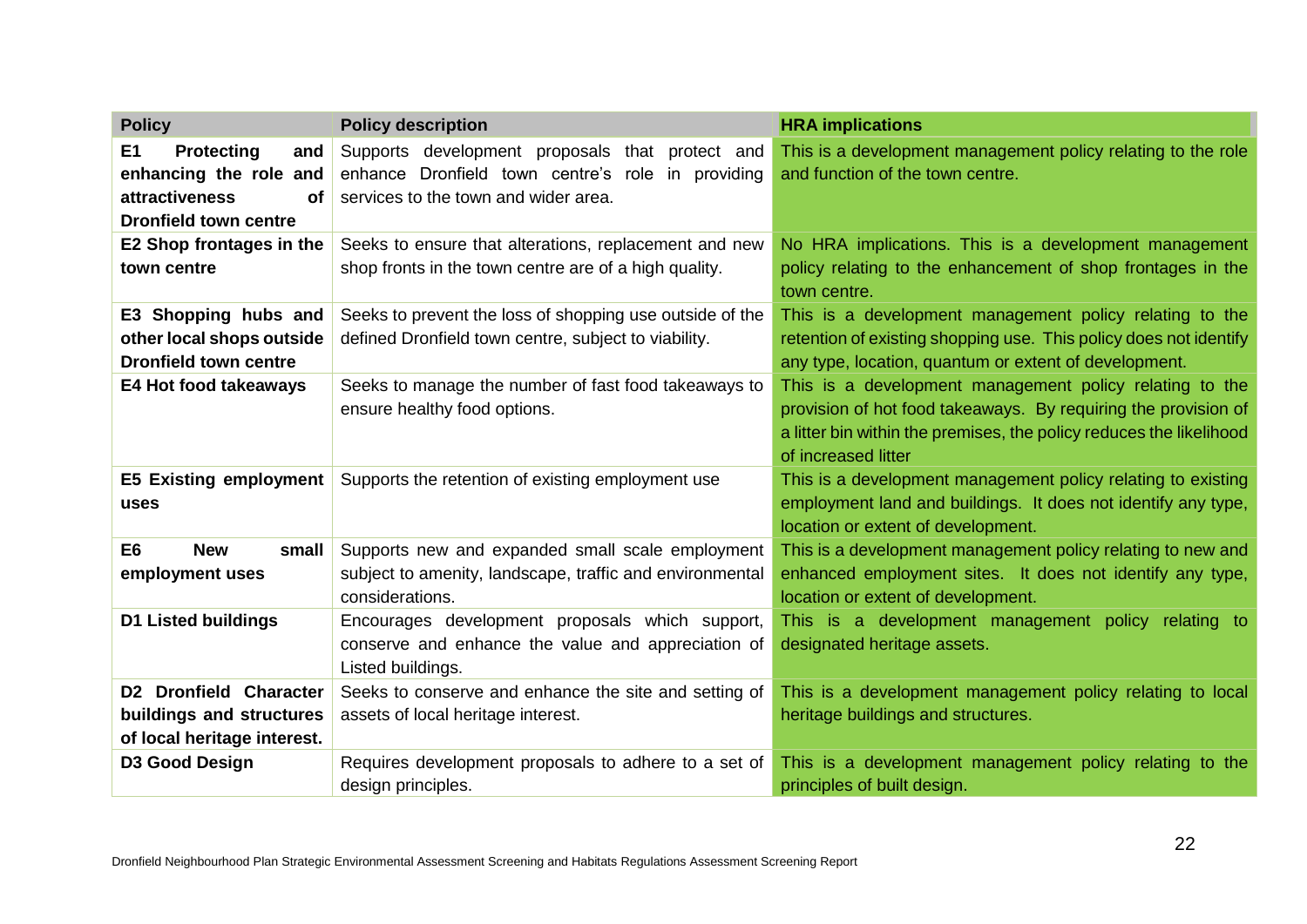## **2.5 In combination effects**

- 2.5.1 It is necessary to understand whether the Plan is likely to have significant effects in-combination with other relevant plan or programmes.
- 2.5.2 The adopted Local Plan applying to the Plan area is the saved policies of the North East Derbyshire District Council Local Plan 2001-2011.
- 2.5.3 North East Derbyshire District Council recently submitted its Publication Draft Local Plan (2014-2034) for the District. This will set out the policies and site allocations to meet the District's needs over the 20 year period.
- 2.5.4 The Neighbourhood Plan does not identify development beyond that which has been outlined in the draft Local Plan. The Plan provides criteria based policies to help guide development that might come forward in accordance with the draft Local Plan.
- 2.5.5 It is concluded that there are not likely to be significant effects to the European designated sites as a result of in combination effects between the Local Plan and Neighbourhood Plan at this stage.

## **2.6 HRA Screening Conclusion**

- 2.6.1 There are no European sites within the boundaries of the Plan area. However, there are four European sites located within a 10km radius of the Plan area:
	- South Pennine Moors (SAC)
	- Peak District Moors (SPA)
- 2.6.2 It is not considered that the implementation of the Plan, by virtue of its scope and the nature of its policies that will result in any likely significant effects upon qualifying features of the European sites identified above.
- 2.6.3 The report also identifies that there are no 'in combination' effects as a result of this Plan. The intent of the Plan is to ensure that any development proposed through the emerging Local Plan protects the natural and built assets. The Plan is therefore unlikely to exacerbate vulnerabilities of the European sites through pollution, visitor disturbance and recreation.

## **3.0 Conclusion**

- 3.1 The SEA screening finds that no significant effects are likely as a result of the implementation of the Neighbourhood Plan. On this basis, a full SEA will not be required to be undertaken.
- 3.2 The HRA screening finds that no significant adverse effects are likely as the result of the implementation of the Neighbourhood Plan. It is not necessary to prepare an Appropriate Assessment, as part of the Dronfield Neighbourhood Plan preparation.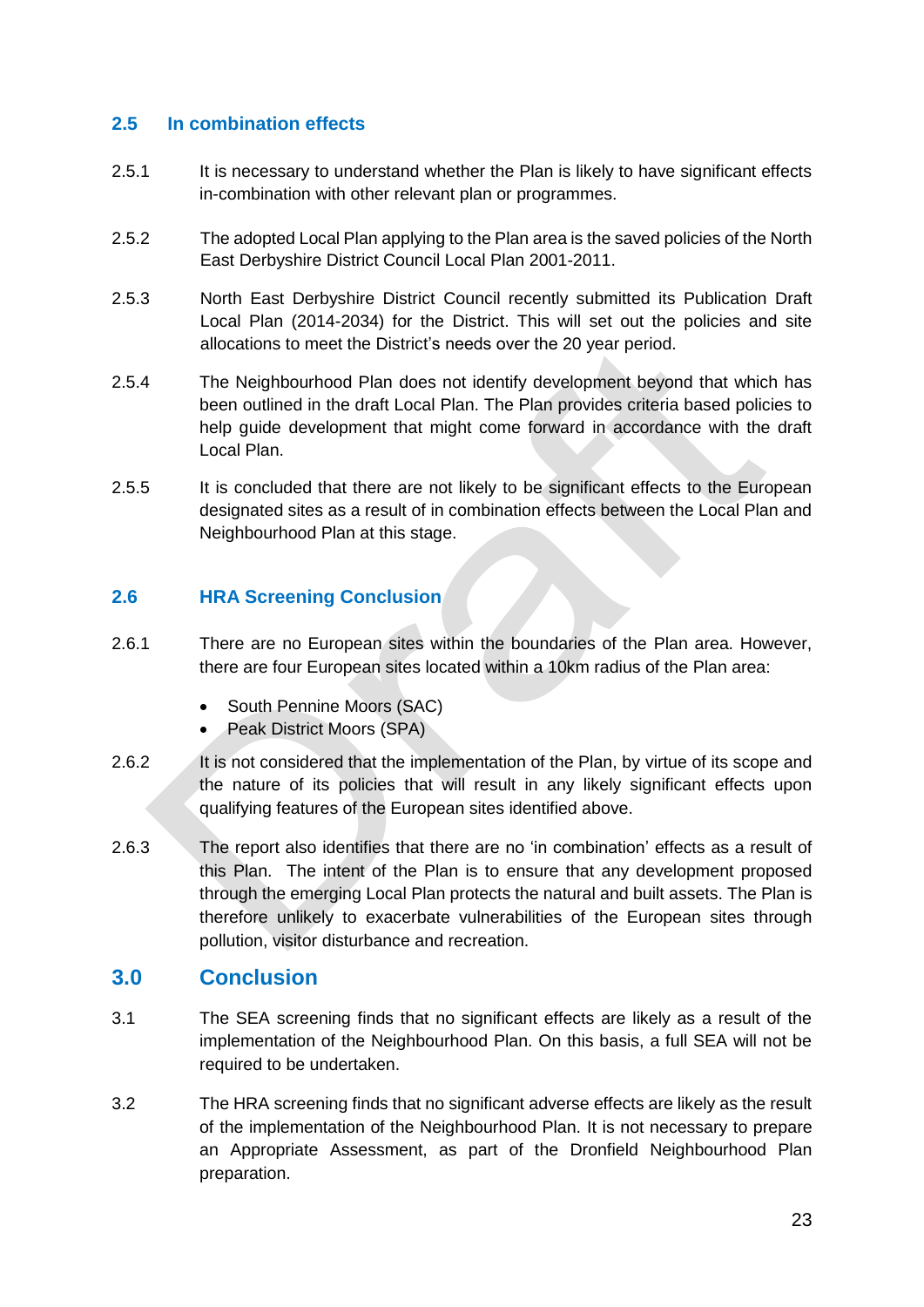#### **Appendix A: Dronfield Neighbourhood Plan Policies**

#### *C1: RETENTION OF IMPORTANT COMMUNITY FACILITIES*

Development proposals that result in the loss of, or have a significant adverse effect on, an important community facility identified in Appendix 4 will not be supported, except where:

(a) it can be satisfactorily demonstrated to NEDDC that the facility is no longer needed in the town, or that service could be adequately provided in an alternative way, or elsewhere in an alternative location that is equally accessible by public transport, walking and cycling or

(b) it can be demonstrated through a viability assessment that the current use is economically unviable and there is no demand for the facility as evidenced through unsuccessful marketing of the facility for a period of 12 months.

#### *C2: SUPPORTING NEW AND ENHANCED COMMUNITY FACILITIES*

Development proposals involving the provision of a new or enhanced community facility will be supported where it can be demonstrated to North East Derbyshire District Council, including through discussions with the Town Council, that it meets a local need (for example, medical, educational, police and cemetery related facilities) and respects local transport, environmental, amenity and landscape considerations.

#### *C3: ASSETS OF COMMUNITY VALUE*

Development proposals that will result in the loss of, or has a significant adverse effect on, a designated Asset of Community Value will not be permitted unless in special circumstances, such as the Asset is replaced by an equivalent or better provision in terms of quantity and quality in an equally suitable location or it can be clearly demonstrated that it is not viable or no longer required by the community.

#### *ENV1: GREEN BELT*

The Plan supports the continued designation of the countryside surrounding the town as Green Belt. Within the Green Belt, there will be a strong presumption against development that would conflict with the purposes of the Green Belt or adversely affect its open character in accordance with the NPPF.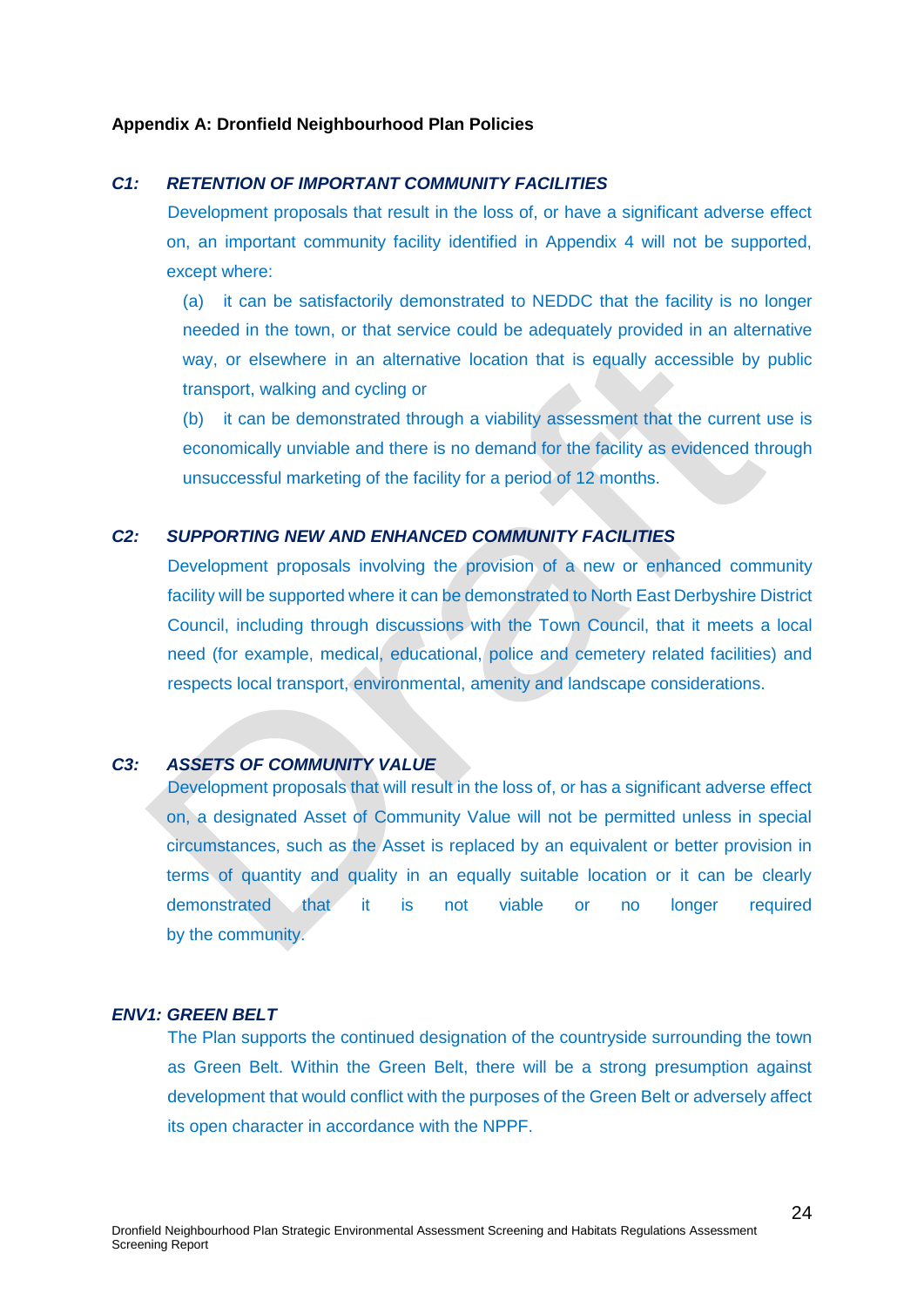#### *ENV2: LANDSCAPE CHARACTER*

Development proposals should contribute to the conservation, maintenance and enhancement of the character of the local landscape. Proposals wherever possible:

- a) reinforce local character and a sense of place through appropriate design and materials;
- b) incorporate landscaping and boundary treatments local in character including the use of native tree and hedgerow species;
- c) have regard to the extent to which the development would adversely affect landscape elements which contribute to the local historic landscape character; including features such as ancient and irregular field enclosures, ridge and furrow, stonewalls, woodlands, mature trees and historic hedgerows.

#### *ENV3: THE LEA BROOK VALLEY GREEN CORRIDOR*

The Lea Brook Valley as shown on map 7, is defined as a Green Corridor. Development proposals affecting this feature should seek to support and enhance its operation as a multifunctional corridor for the movement of wildlife, people and the provision of ecosystem services. Where appropriate and practicable, proposals for development should seek to connect with this corridor, through for example walking and cycling access.

#### *ENV4: ECOLOGY*

Development proposals will be expected to respect and enhance existing ecological corridors and landscape features (such as watercourses, ponds, hedgerows and treelines) for biodiversity, wherever appropriate, and show how any adverse impact will be managed or mitigated to make the development acceptable.

Enhancement and compensation measures will be targeted to benefit local conservation priorities as identified in the Lowland Derbyshire Biodiversity Action Plan.

## *ENV5: LOCAL GREEN SPACES*

The spaces listed in Appendix 8 and illustrated in the map 7 are designated as Local Green Spaces on which development will only be supported in very special circumstances unless it is consistent with the function of the Local Green Space.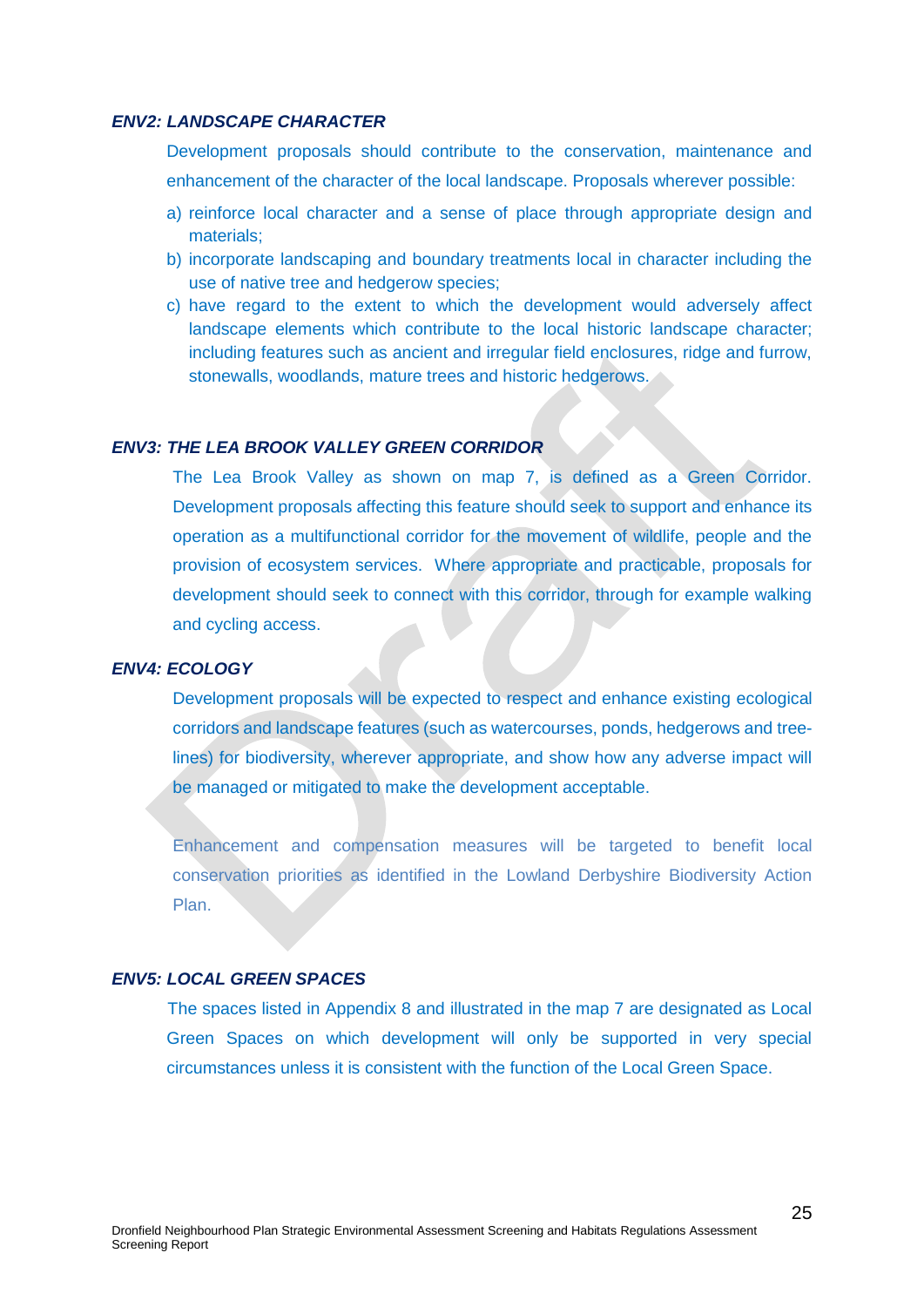#### *ENV6: PROTECTION & ENHANCEMENT OF TREES AND WOODLANDS*

Development proposals will be encouraged to increase tree coverage and retain existing trees and hedges by integrating them into the design of the development.

Where development proposals would damage or result in the loss of trees, hedges and woodlands of arboricultural, ecological and/ or amenity value, they will not be permitted unless the harm is outweighed by the benefits of the development.

Development proposals which may significantly adversely affect such trees and hedgerows of good value should be accompanied by an independent survey that establishes the health of any affected trees or hedgerows, and a management plan to demonstrate how they will be so maintained.

#### *HOU1: WINDFALL HOUSING DEVELOPMENT*

Development proposals for windfall housing within the existing urban area (the builtup area of the town not covered by the Green Belt) will be supported where in accordance with relevant policies in the Plan (especially D3) and relevant District and national policies, and where it:

- a) is well integrated within adjoining uses and the surrounding areas;
- b) provides protection and integration for natural features such as trees, hedges and streams; provides for a safe vehicular and pedestrian access to the site and that traffic generation and parking impact including mitigation measures does not result in an unacceptable impact on, road and pedestrian safety

#### *HOU2: HOUSING MIX*

New housing development should provide for a mix of housing types, sizes and tenures taking into account evidence of existing imbalances in housing stock, site characteristics, viability and market considerations. Proposals will be required to demonstrate how they have taken account of the most up to date published evidence on housing need at a local or district level. The provision of smaller dwellings (e.g. 2 bedrooms or less) and specialised housing suitable to meet the needs of young families, disabled, young people and older residents is encouraged within housing developments to meet a town housing need

## *HOU3: AFFORDABLE HOUSING*

Where affordable housing is to be provided as part of a development, it should be designed and delivered to be indistinguishable from market housing and must be distributed evenly through the development as a whole. In legal agreements connected to planning consents that deliver affordable housing, nomination rights will normally be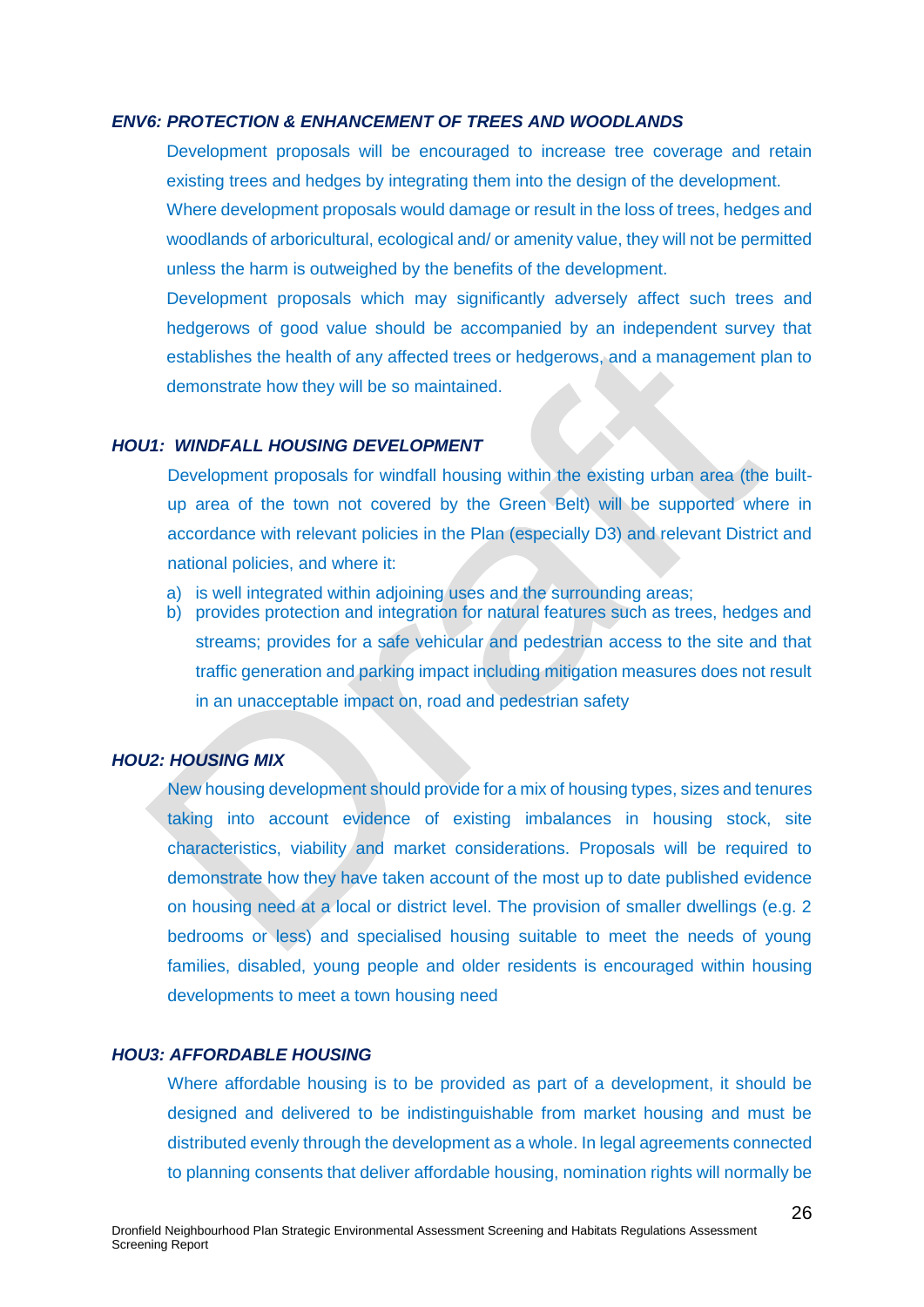expected to give priority to applicants with a strong local connection to Dronfield town, i.e.:

- Has lived in Dronfield town for more than 5 years;
- Has close family living in Dronfield town for more than 5 years;

# *HOU4: INFRASTRUCTURE FOR NEW HOUSING AND OTHER FORMS OF DEVELOPMENT*

Any identified additional infrastructure needs arising as a result of proposed new development must be addressed before planning approval is granted. Approvals will be conditioned so that, where necessary, infrastructure is in place preferably prior to development taking place, but, at a minimum, at appropriate times in the phasing of the development. In particular, development proposals will be assessed against the following:

- a) site access and the need for any additional road capacity, car parking and public transport provision;
- b) new infrastructure to ensure the development is accessible by foot, cycle and people with mobility impairment and that connections are made to link with existing walking and cycling routes;
- c) the need for any additional capacity in local services in particular health and schools;
- d) any recreational open space provision required in the proposed development should be central to the development, fully integrated and suitably overlooked by adjacent properties;
- e) where relevant, proposals should include measures for future maintenance of open spaces, hard and soft landscaping and other public areas and facilities;
- f) the inclusion of appropriate and adequate lighting; and
- g) suitable capacity in local infrastructure including power supply, sewerage and drainage

#### *HOU5: DEVELOPER CONTRIBUTIONS*

The Town Council will seek to prioritise the use of financial contributions, whether from Section 106 agreements, Community Infrastructure Levy or negotiated obligations, for improvements to, and enhancement of, the areas identified in paragraph 77. Developers are encouraged to engage with the Town Council prior to the preparation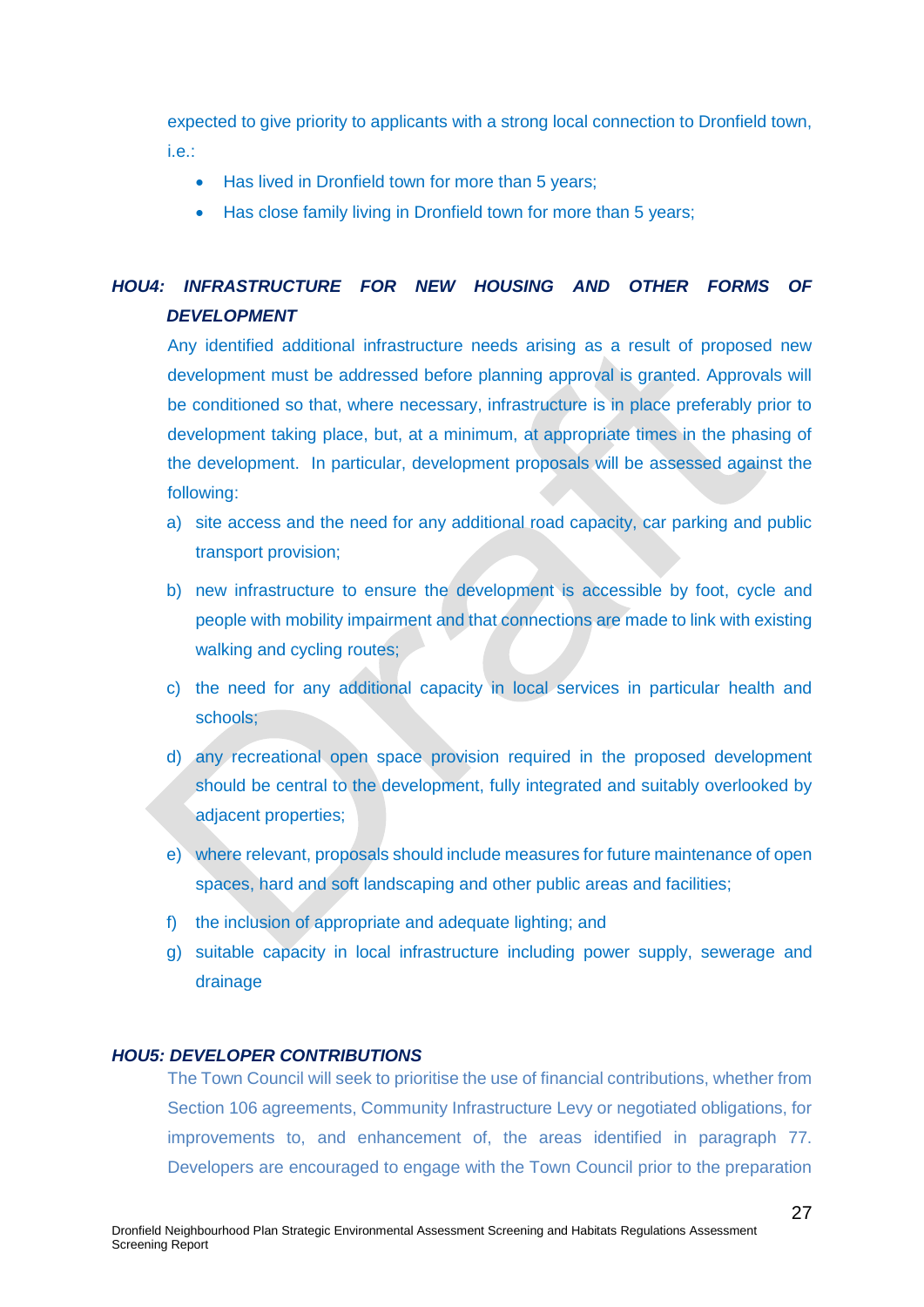of any planning application to confirm these local priorities, ensuring that, where appropriate and viable, the facilities proposed to complement any development proposals reflect these priorities.

#### *T&A 1: HIGHWAYS*

New developments which involve the provision of new highways must meet the following design criteria:

- a) to provide suitable measures to accommodate all traffic;
- b) to improve the safety; and
- c) to integrate appropriate traffic calming measures within the development;
- d) deliver a high level of security and safety by, for example, providing good visibility;and
- e) limit the need to cross the carriageway and make routes accessible to wheelchair users, and other people with access problems or pushchairs.

#### *T&A2: TRAFFIC MANAGEMENT*

Traffic management measures that improve vehicular and road pedestrian safety will be encouraged, particularly where road safety issues have been identified locally

- Conflict between pedestrians and vehicles along High Street and Church Street.
- Junction of Callywhite Lane, Green Lane and Chesterfield Road.
- Junction of Stubley Lane and Stubley Hollow.
- Sheffield Road (Bowshaw).
- Hallowes Lane.
- Snape Hill Lane.
- Chesterfield Road.
- Eckington Road.
- Speeding across the Town.

Development which would affect any of the areas highlighted above in terms of road and pedestrian safety should especially demonstrate appropriate safety improvements.

#### *T&A3: CYCLING AND WALKING*

Where appropriate having regard to the scale and location of the proposal, development proposals will be required to take advantage of opportunities to incorporate improvements to the network of footpaths and cycleways into their design and layout or may be required to contribute to such improvements through a planning obligation.

They should be able to demonstrate how they link to and enhance the existing cycle and pedestrian networks.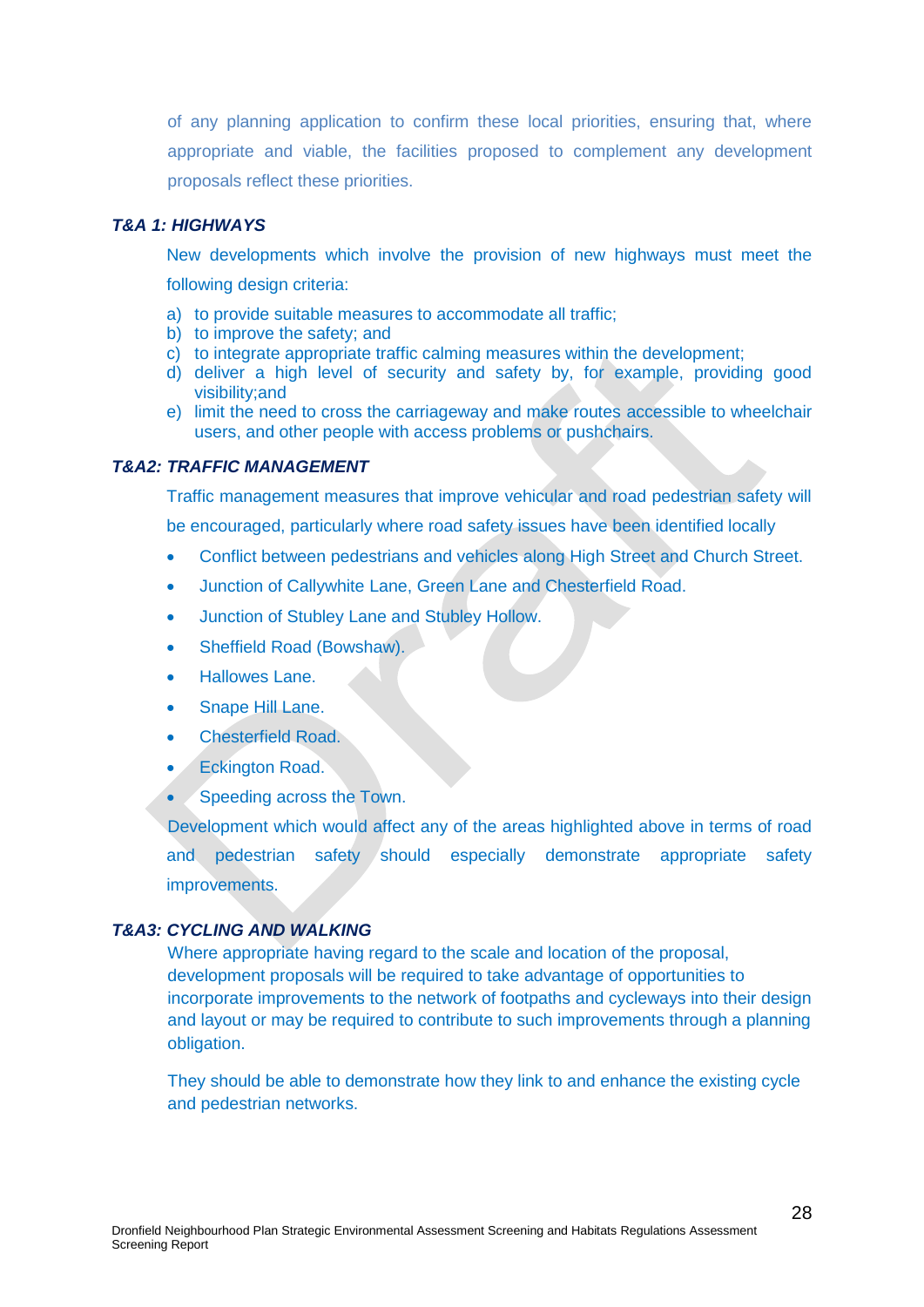Development proposals that result in the loss of, or have a significant adverse effect on, the existing network of footpaths, cycleways and bridleways will not be supported.

## *T&A4: CAR PARKING*

Development proposals that result in the loss of car parking provision will only be supported where:

- a) it can be shown that the loss of parking will not have a severe adverse effect on parking and road safety in the nearby area; or
- b) adequate and convenient replacement car parking provision can be provided.

## *E1: PROTECTING AND ENHANCING THE ROLE AND ATTRACTIVENESS OF DRONFIELD TOWN CENTRE*

The Plan will support development proposals that protect and enhance Dronfield town centre's role in providing services to the town and the wider area. To help ensure this within the defined Dronfield town centre, see Map 4 development proposals for the following uses will be supported.

a) Shops (Use classes A1, A2, A3); and

b) Development proposals for other uses appropriate to a town centre (defined as places to eat and drink (Use Class A4) and community and leisure facilities (Use Class D2) will be supported where (i) it can be demonstrated to North East Derbyshire District Council in consultation with the town council that it makes a positive contribution to the viability and vitality of the town centre, (ii) it does not adversely affect the shopping element within the immediate area of the site and (iii) it would not result in a cluster of non-shop uses (generally no more than three in a row).

In addition,

a) The residential use of the upper floors of properties within the town centre will be supported subject to transport, environmental, parking and amenity considerations; and

b) They should conserve, and where possible, enhance its visual and physical attractiveness.

c) They should have regard to and respond positively to the improvement priorities as outlined in Dronfield 2035 and summarised above.

#### *E2: SHOP FRONTAGES IN THE TOWN CENTRE*

Development proposals to alter, replace or introduce shop fronts in the town centre will be required to be of high quality, contributing to an overall improvement in terms of urban design and architecture, by: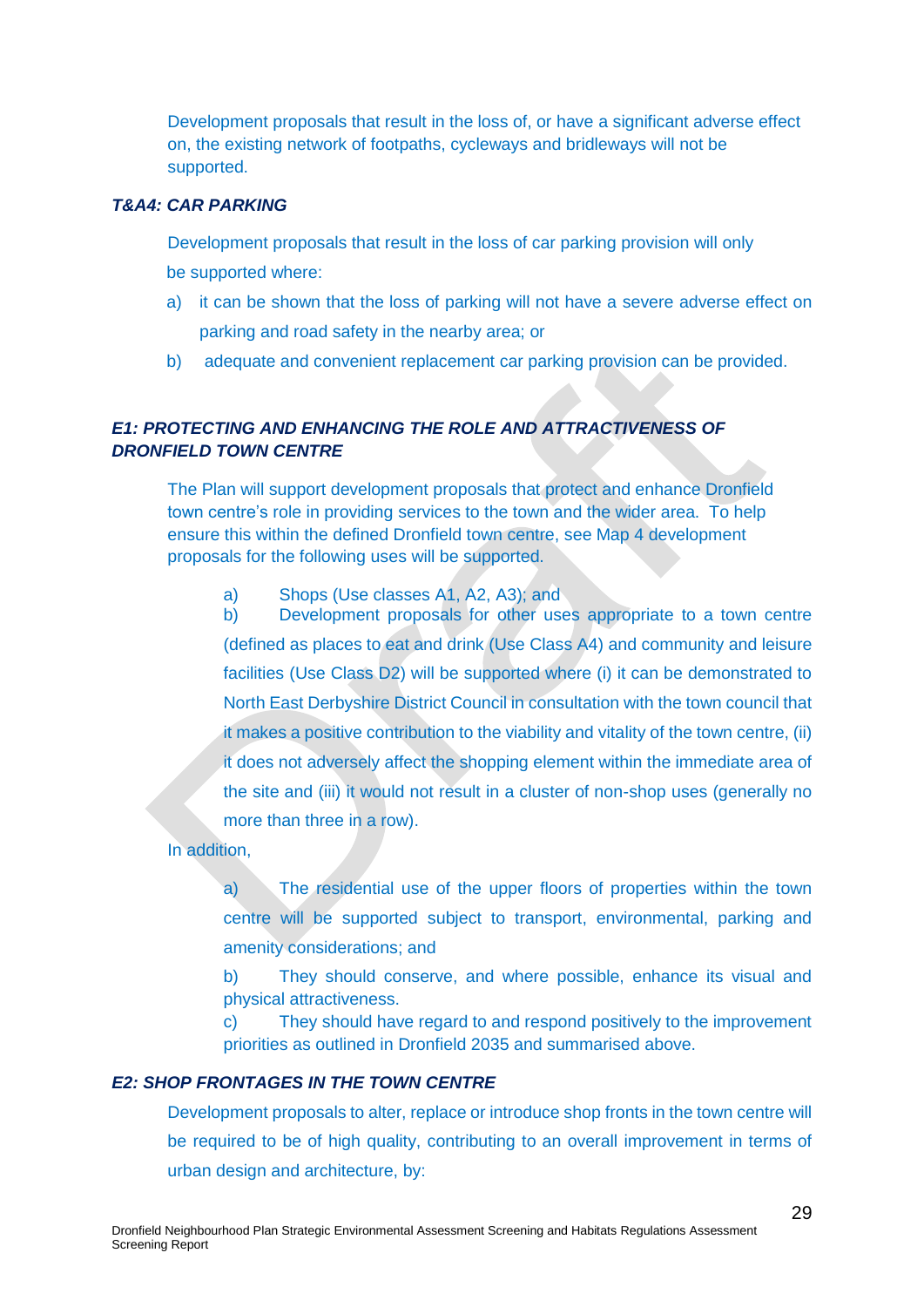- a) being in keeping with surrounding buildings;
- b) enhancing streets and spaces through quality design and architecture;
- c) promoting visual links between the interior of the shop and the street;
- d) supporting crime prevention, community safety and security; and
- e) any lighting should be subtle and appropriate.

# **E3: SHOPPING HUBS AND OTHER LOCAL SHOPS OUTSIDE DRONFIELD TOWN** *CENTRE*

Development proposals that would result in the loss of a shopping use outside the defined Dronfield town centre will not be supported unless it can be demonstrated to the District Council, including through discussions with the Town Council that its continued use for shopping is no longer viable and the site has been actively marketed for at least six months for shopping purposes. The development of local shops to serve the day-to-day needs of the immediate community will be supported.

## *E4: HOT FOOD TAKEAWAYS*

Development proposals for hot food takeaways (Use Class A5) will be supported where it:

- a) can be demonstrated to NEDDC in consultation with the Town Council that it makes a positive contribution to the viability and vitality of the town centre, where appropriate;
- b) would not adversely affect the shopping element within the immediate area of the site:
- c) would not result in more than two A5 units being located adjacent to each other; and
- d) would not negatively impact upon the amenity of surrounding businesses or residents.

In addition, it should include the provision of a litter bin on land within the premises; the property will be responsible for its maintenance, emptying it on a regular basis and the area adjacent to the premise will be kept clear, where appropriate. Where a litter bin cannot be provided within the curtilage of the premises, a commuted sum will be sought towards the provision of a litter bin within a nearby location.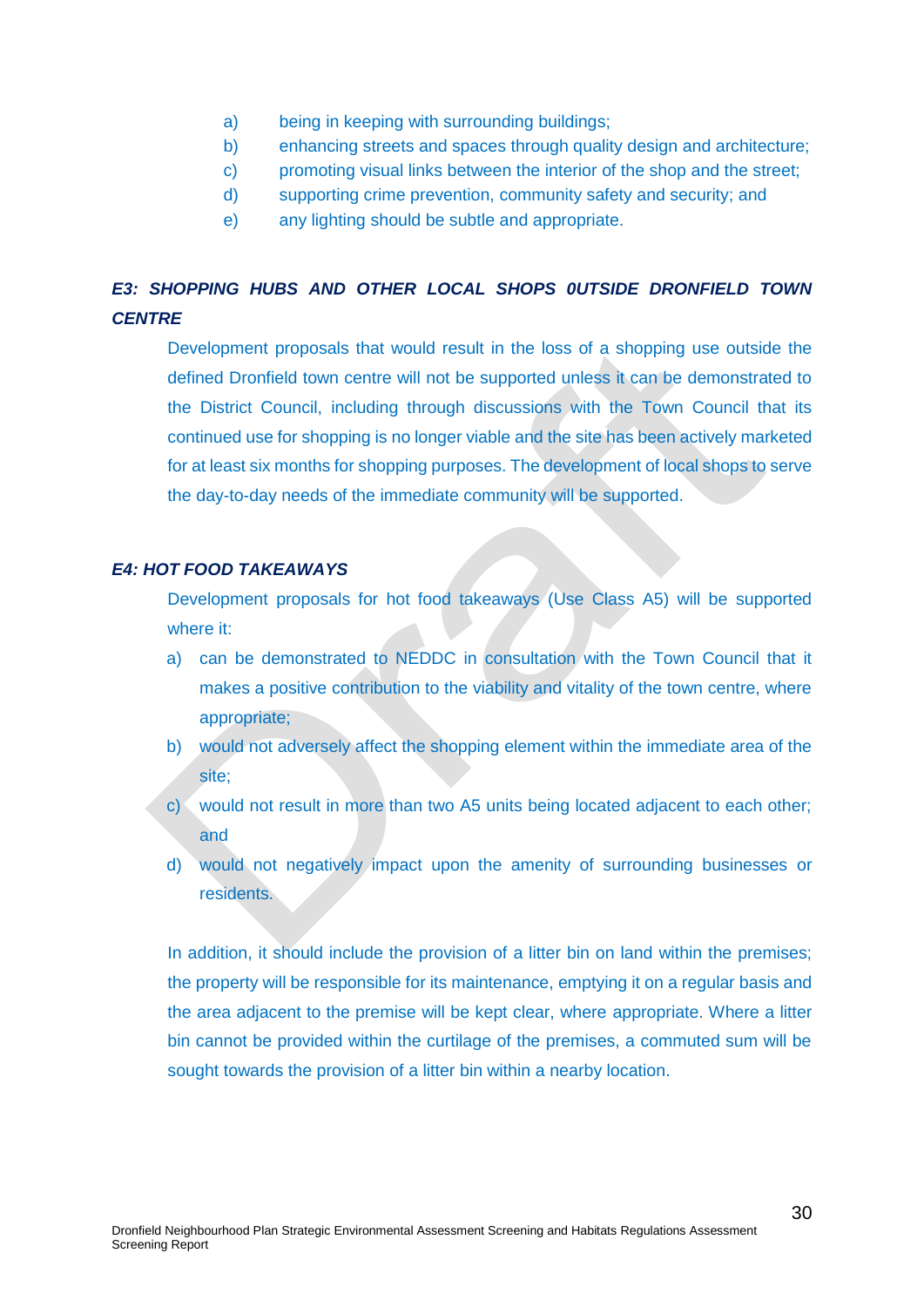#### *E5: EXISTING EMPLOYMENT USES*

Development proposals that result in the loss of, or have a significant adverse effect on, an existing employment use will not be supported unless the use is ancillary to the employment use, or it has been demonstrated that the current use is not viable, required or suitable, or it can be shown to North East Derbyshire District Council that it does not meet the needs of modern business and that all reasonable steps have been taken to let or sell the site or building for employment purposes for a period of least 12 months.

## *E6: NEW SMALL-SCALE EMPLOYMENT USES*

Development proposals for new, or the expansion of existing, suitable located smallscale employment uses will be supported where it will not generate unacceptable noise, fumes or smells; will respect and is compatible with local character and uses; and would not be harmful to the living conditions of neighbouring residents or cause serious harm in terms of road safety or the free flow of traffic.

#### *D1: LISTED BUILDINGS*

Listed buildings are an important feature of the townscape and add to the attraction of the town. Development proposals which support, conserve and enhance their value and appreciation, such as the best practice exhibited in the recent restoration of the Cruck and Heritage Barns and the Blue Stoops, will be encouraged.

# *D2: DRONFIELD CHARACTER BUILDINGS AND STRUCTURES OF LOCAL HERITAGE INTEREST*

The Plan identifies the heritage assets listed in Appendix 7 as Dronfield Character Buildings and Structures of Local Heritage Interest. Development proposals relating to these assets will be required to take into account the character, context and setting of the building or structure including important views towards or from the asset. Development will be required to be designed appropriately taking account of local styles, materials and details. The loss of, or substantial harm, to a Dronfield Character Building and Structure of Local Heritage Interest will not be supported unless exceptional circumstances can be demonstrated.

#### *D3: GOOD DESIGN*

Development proposals must respond positively to the character and historic context of existing developments within the Town. However, contemporary and innovative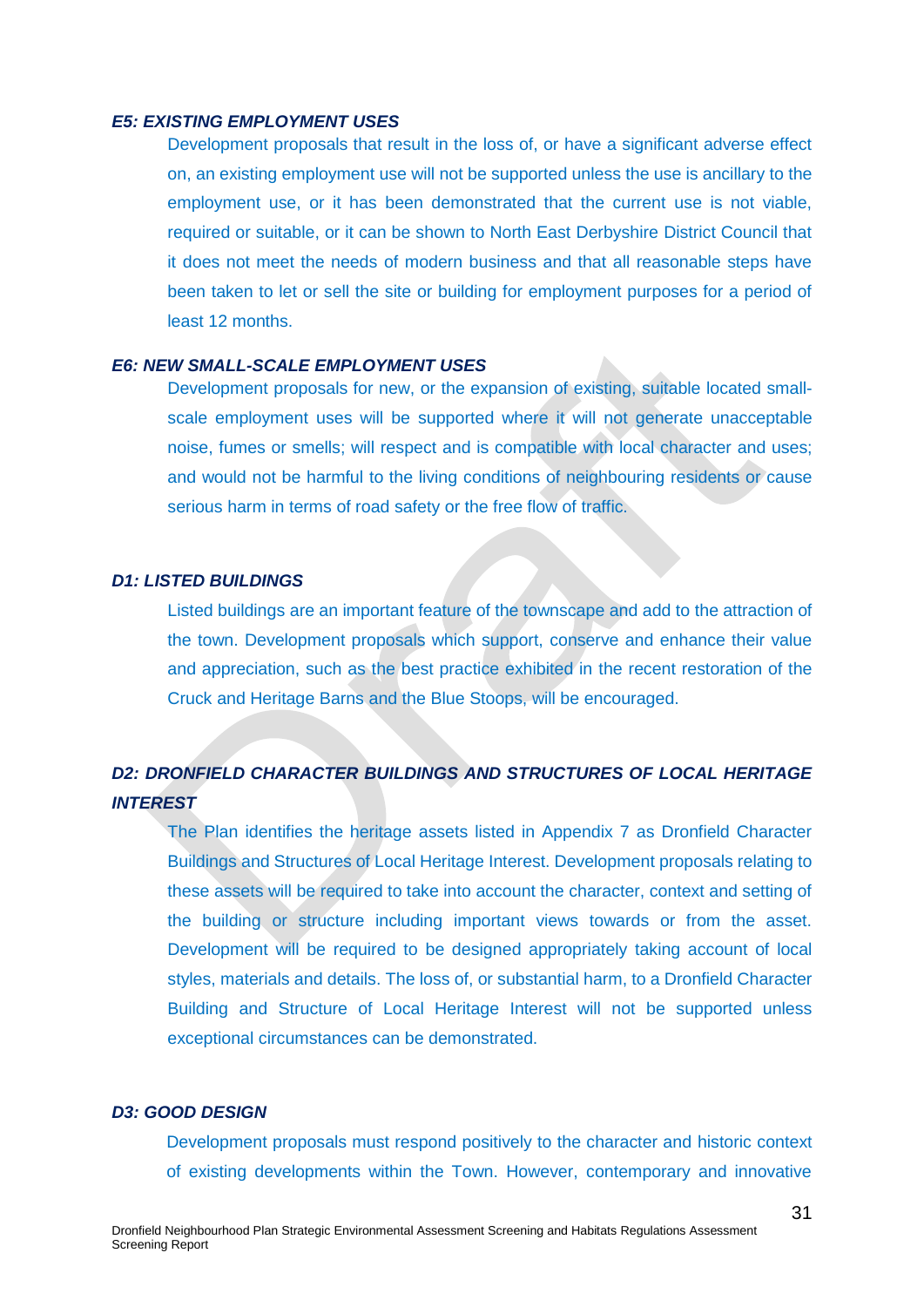materials and design will be supported where positive improvement can be robustly demonstrated without detracting from the historic context. The Plan requires that they have regard to the following design principles, where appropriate:

- a) should reflect and reinforce the distinctive natural and built character and historic context environment in which it is situated, including any historic assets, routes and patterns of development.;
- b) materials chosen should complement the design of the development and add to the quality or character of the surrounding environment, wherever possible and appropriate, traditional building styles and materials including local sandstones and gritstones and Derbyshire Stone Slate on roofs with irregular forms should be retained and used;
- c) good use should be made of site characteristics and surroundings, including: layout and use; and form of space within the site; siting; scale; height; proportions and massing; orientation; architectural detailing; landscape, existing plants, trees and other features and materials;
- d) established building arrangements and forms such as front gardens should be respected;
- e) should provide safe environments that "design out crime", and generally meet the requirements of "secure by design";
- f) suitable external amenity space should be incorporated (in terms of size and no negative impact on the public realm) for waste and recycling bins and containers and bicycle parking to ensure a well-maintained landscape;
- g) incorporates sustainable design and construction techniques to meet high standards for energy and water efficiency, including the use of renewable and low carbon energy technology, as appropriate;
- h) incorporates suitable measures to ensure that surface water is managed in such a way as not to exacerbate, and where possible reduce, existing flooding problems either within the site or elsewhere in the town;
- i) should minimise the impact on general amenity and give careful consideration to noise, odour, light and loss of light to existing properties;
- j) appropriate and adequate external lighting should be included. Light pollution should be minimised wherever possible; and
- k) where on the edge of settlements it should improve access to the countryside, enhance the local landscape and respect important views in to and out of the site.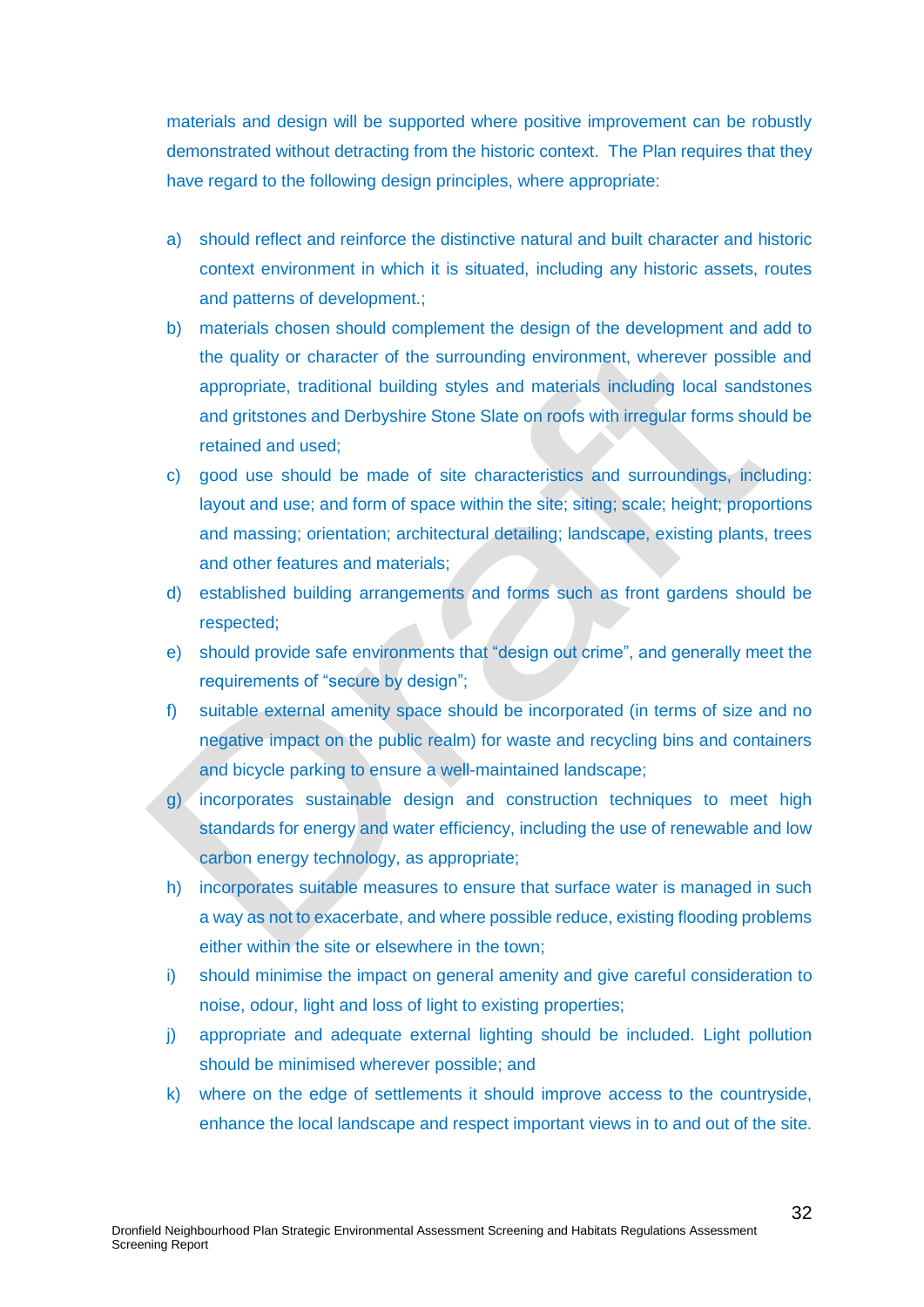## **Appendix B: Annex I Projects**

- 1. Crude-oil refineries (excluding undertakings manufacturing only lubricants from crude oil) and installations for the gasification and liquefaction of 500 tonnes or more of coal or bituminous shale per day.
- 2. Thermal power stations and other combustion installations with a heat output of 300 megawatts or more, and nuclear power stations and other nuclear reactors (except research installations for the production and conversion of fissionable and fertile materials, whose maximum power does not exceed 1 kilowatt continuous thermal load).
- 3. (a) Installations for the reprocessing of irradiated nuclear fuel
	- (b) Installations designed:-
		- for the production or enrichment of nuclear fuel,
		- for the processing of irradiated nuclear fuel or high-level radioactive waste,
		- for the final disposal of irradiated nuclear fuel,
		- solely for the final disposal of radioactive waste,
		- solely for the storage (planned for more than 10 years) of irradiated nuclear fuels or
		- radioactive waste in a different site than the production site.
- 4. (a) Integrated works for the initial smelting of cast-iron and steel

(b) Installations for the production of non-ferrous crude metals from ore, concentrates or secondary raw materials by metallurgical, chemical or electrolytic processes.

- 5. Installations for the extraction of asbestos and for the processing and transformation of asbestos and products containing asbestos: for asbestos-cement products, with an annual production of more than 20 000 tonnes of finished products, for friction material, with an annual production of more than 50 tonnes of finished products, and for other uses of asbestos, utilization of more than 200 tonnes per year.
- 6.Integrated chemical installations, i.e. those installations for the manufacture on an industrial scale of substances using chemical conversion processes, in which several units are juxtaposed and are functionally linked to one another and which are:
	- i) for the production of basic organic chemicals;
	- ii) for the production of basic inorganic chemicals;
	- iii) for the production of phosphorous-, nitrogen- or potassium-based fertilizers (simple or compound fertilizers);
	- iv) for the production of basic plant health products and of biocides;
	- v) for the production of basic pharmaceutical products using a chemical or biological process;
	- vi) for the production of explosives.
- 7. (a) Construction of lines for long-distance railway traffic and of airports with a basic runway length of 2,100 m or more;
	- (b) Construction of motorways and express roads
	- (c) Construction of a new road of four or more lanes, or realignment and/or widening of an existing road of two lanes or less so as to provide four or more lanes, where such new road, or realigned and/or widened section of road would be 10 km or more in a continuous length.
- 8. (a) Inland waterways and ports for inland-waterway traffic which permit the passage of vessels of over 1 350 tonnes;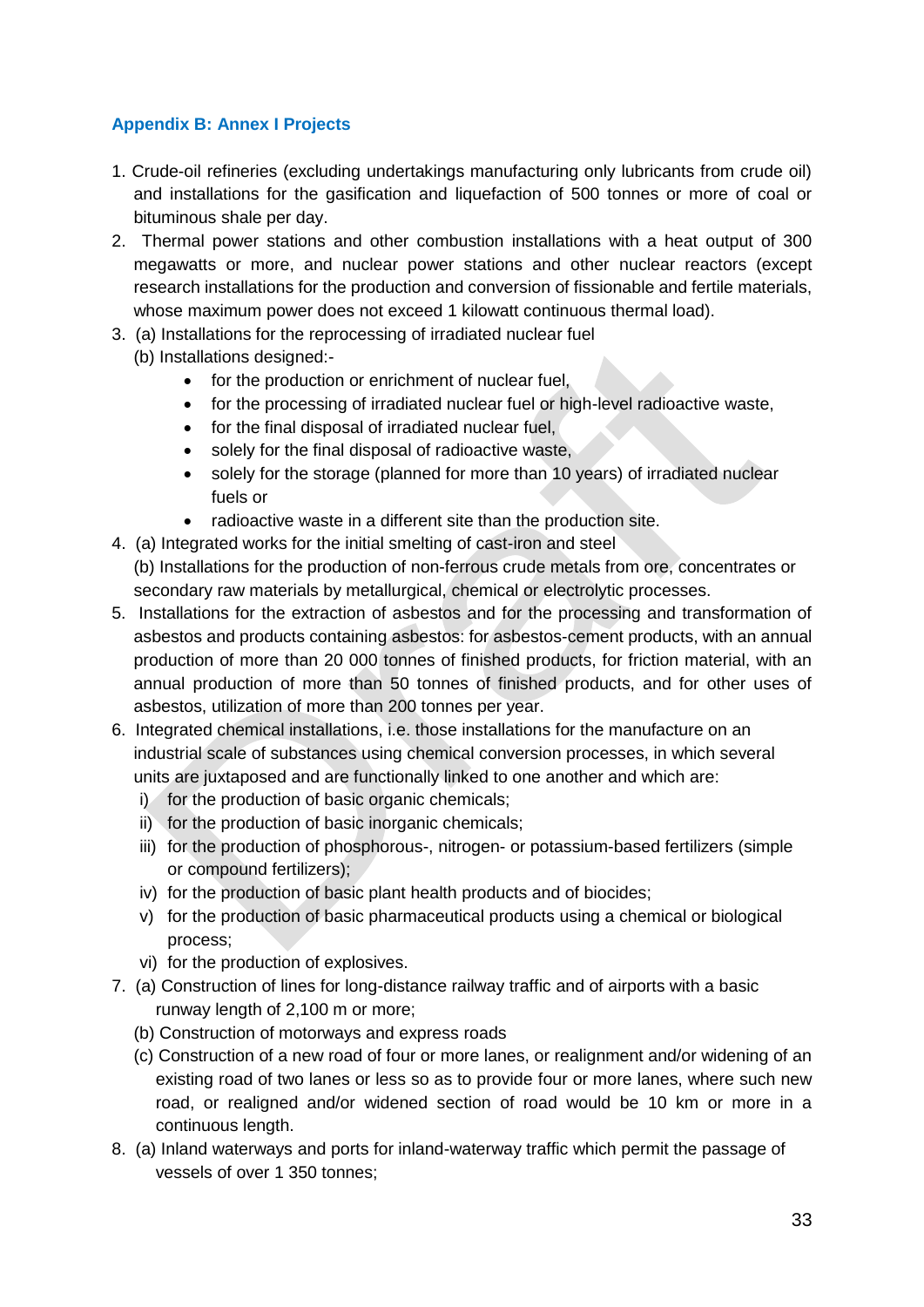- (b) Trading ports, piers for loading and unloading connected to land and outside ports (excluding ferry piers) which can take vessels of over 1 350 tonnes.
- 9. Waste disposal installations for the incineration, chemical treatment as defined in Annex IIA to Directive 75/442/EEC (3) under heading D9, or landfill of hazardous waste (i.e. waste to which Directive 91/689/EEC (4) applies).
- 10. Waste disposal installations for the incineration or chemical treatment as defined in Annex IIA to Directive 75/442/EEC under heading D9 of non-hazardous waste with a capacity exceeding 100 tonnes per day.
- 11. Groundwater abstraction or artificial groundwater recharge schemes where the annual volume of water abstracted or recharged is equivalent to or exceeds 10 million cubic metres.
- 12. (a) Works for the transfer of water resources between river basins where this transfer aims at preventing possible shortages of water and where the amount of water transferred exceeds 100 million cubic metres/year;

(b) In all other cases, works for the transfer of water resources between river basins where the multi-annual average flow of the basin of abstraction exceeds 2 000 million cubic metres/year and where the amount of water transferred exceeds 5 % of this flow. In both cases transfers of piped drinking water are excluded.

- 13. Waste water treatment plants with a capacity exceeding 150 000 population equivalent as defined in Article 2 point (6) of Directive 91/271/EEC (5).
- 14. Extraction of petroleum and natural gas for commercial purposes where the amount extracted exceeds 500 tonnes/day in the case of petroleum and 500 000 m3/day in the case of gas.
- 15. Dams and other installations designed for the holding back or permanent storage of water, where a new or additional amount of water held back or stored exceeds 10 million cubic metres.
- 16. Pipelines for the transport of gas, oil or chemicals with a diameter of more than 800 mm and a length of more than 40 km.
- 17. Installations for the intensive rearing of poultry or pigs with more than:
	- (a) 85 000 places for broilers, 60 000 places for hens;
	- (b) 3 000 places for production pigs (over 30 kg); or
	- (c) 900 places for sows.
- 18. Industrial plants for the
	- (a) production of pulp from timber or similar fibrous materials;

(b) production of paper and board with a production capacity exceeding 200 tonnes per day.

- 19. Quarries and open-cast mining where the surface of the site exceeds 25 hectares, or peat extraction, where the surface of the site exceeds 150 hectares.
- 20. Construction of overhead electrical power lines with a voltage of 220 kV or more and a length of more than 15 km.
- 21. Installations for storage of petroleum, petrochemical, or chemical products with a capacity of 200,000 tonnes or more.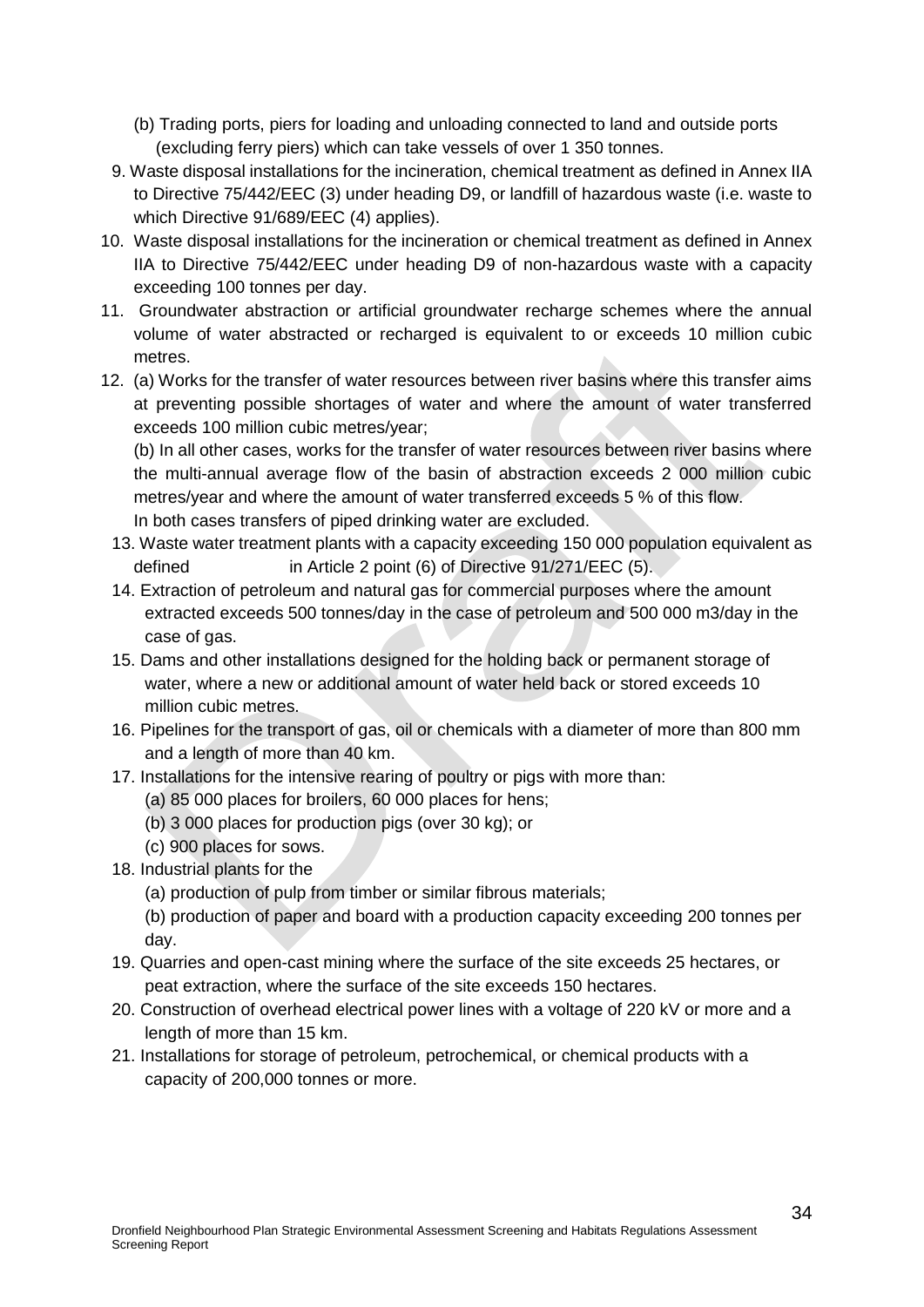## **Annex II Projects**

- 1. Agriculture, silviculture and aquaculture
	- (a) Projects for the restructuring of rural land holdings;

(b) Projects for the use of uncultivated land or semi-natural areas for intensive agricultural purposes;

(c) Water management projects for agriculture, including irrigation and land drainage projects;

(d) Initial afforestation and deforestation for the purposes of conversion to another type of land use;

- (e) Intensive livestock installations (projects not included in Annex I);
- (f) Intensive fish farming;
- (g) Reclamation of land from the sea.
- 2. Extractive industry
	- (a) Quarries, open-cast mining and peat extraction (projects not included in Annex I);
	- (b) Underground mining;
	- (c) Extraction of minerals by marine or fluvial dredging;
	- (d) Deep drillings, in particular:
		- geothermal drilling.
		- drilling for the storage of nuclear waste material,
		- drilling for water supplies:

(e) Surface industrial installations for the extraction of coal, petroleum, natural gas and ores, as well as bituminous shale.

3. Energy industry

(a) Industrial installations for the production of electricity, steam and hot water (projects not included in Annex I);

(b) Industrial installations for carrying gas, steam and hot water; transmission of electrical energy by overhead cables (projects not included in Annex I);

- (c) Surface storage of natural gas;
- (d) Underground storage of combustible gases;
- (e) Surface storage of fossil fuels;
- (f) Industrial briquetting of coal and lignite;

(g) Installations for the processing and storage of radioactive waste (unless included in Annex I);

- (h) Installations for hydroelectric energy production;
- (i) Installations for the harnessing of wind power for energy production (wind farms).
- 4. Production and processing of metals

(a) Installations for the production of pig iron or steel (primary or secondary fusion) including continuous casting;

- (b) Installations for the processing of ferrous metals:
	- (i) hot-rolling mills;
	- (ii) smithies with hammers;
	- (iii) application of protective fused metal coats;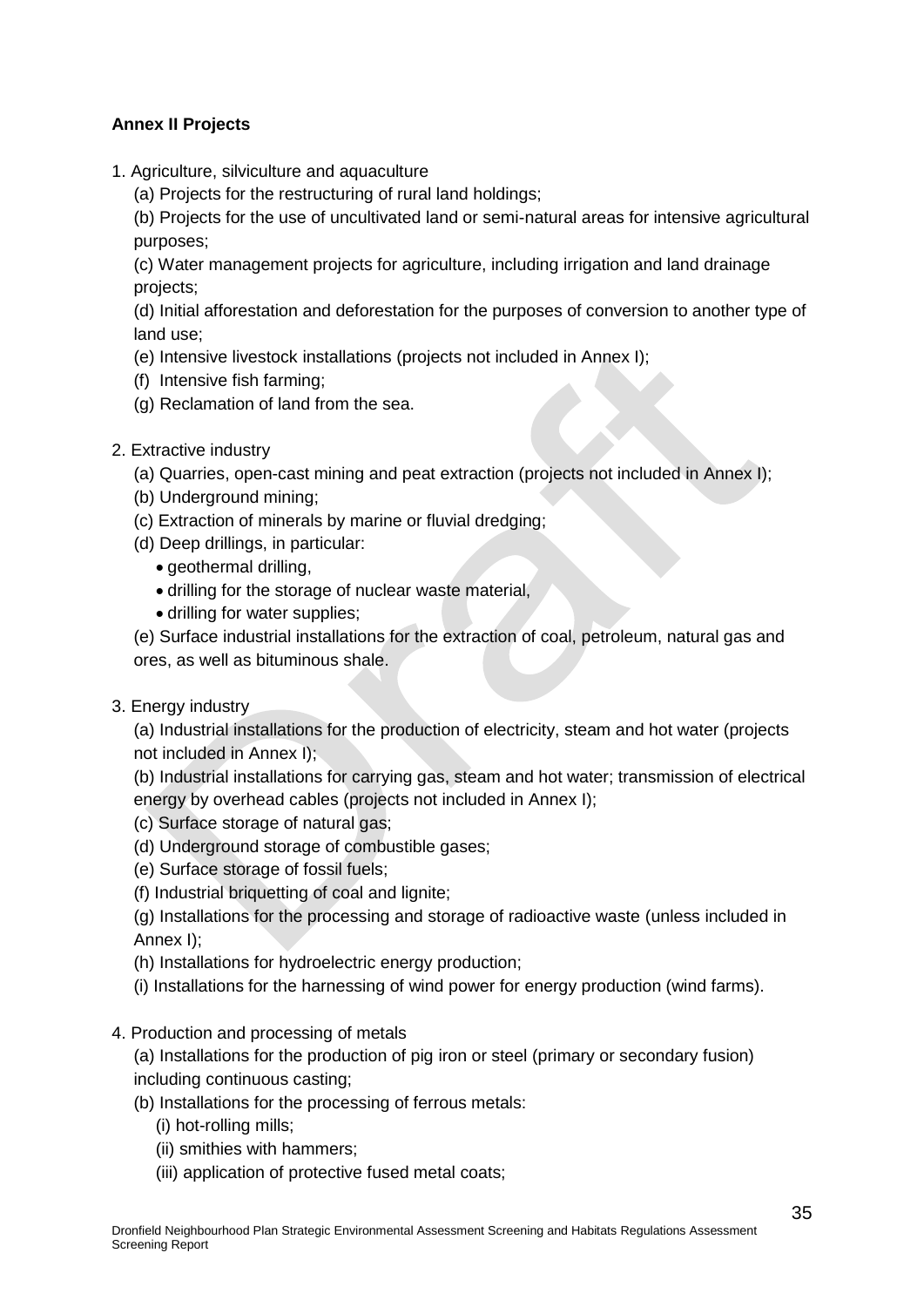(c) Ferrous metal foundries;

(d) Installations for the smelting, including the alloyage, of non-ferrous metals, excluding precious metals, including recovered products (refining, foundry casting, etc.);

(e) Installations for surface treatment of metals and plastic materials using an electrolytic or chemical process;

(f) Manufacture and assembly of motor vehicles and manufacture of motor-vehicle engines;

(g) Shipyards;

- (h) Installations for the construction and repair of aircraft;
- (i) Manufacture of railway equipment;
- (j) Swaging by explosives;
- (k) Installations for the roasting and sintering of metallic ores.
- 5. Mineral industry
	- (a) Coke ovens (dry coal distillation);
	- (b) Installations for the manufacture of cement;

(c) Installations for the production of asbestos and the manufacture of asbestos-products (projects not included in Annex I);

- (d) Installations for the manufacture of glass including glass fibre;
- (e) Installations for smelting mineral substances including the production of mineral fibres;

(f) Manufacture of ceramic products by burning, in particular roofing tiles, bricks,

refractory bricks, tiles, stoneware or porcelain.

- 6. Chemical industry (Projects not included in Annex I)
	- (a) Treatment of intermediate products and production of chemicals;

(b) Production of pesticides and pharmaceutical products, paint and varnishes, elastomers and peroxides;

- (c) Storage facilities for petroleum, petrochemical and chemical products.
- 7. Food industry
	- (a) Manufacture of vegetable and animal oils and fats;
	- (b) Packing and canning of animal and vegetable products;
	- (c) Manufacture of dairy products;
	- (d) Brewing and malting;
	- (e) Confectionery and syrup manufacture;
	- (f) Installations for the slaughter of animals;
	- (g) Industrial starch manufacturing installations;
	- (h) Fish-meal and fish-oil factories;
	- (i) Sugar factories.
- 8. Textile, leather, wood and paper industries
	- (a) Industrial plants for the production of paper and board (projects not included in Annex  $I$ );

(b) Plants for the pre-treatment (operations such as washing, bleaching, mercerization) or dyeing of fibres or textiles;

(c) Plants for the tanning of hides and skins;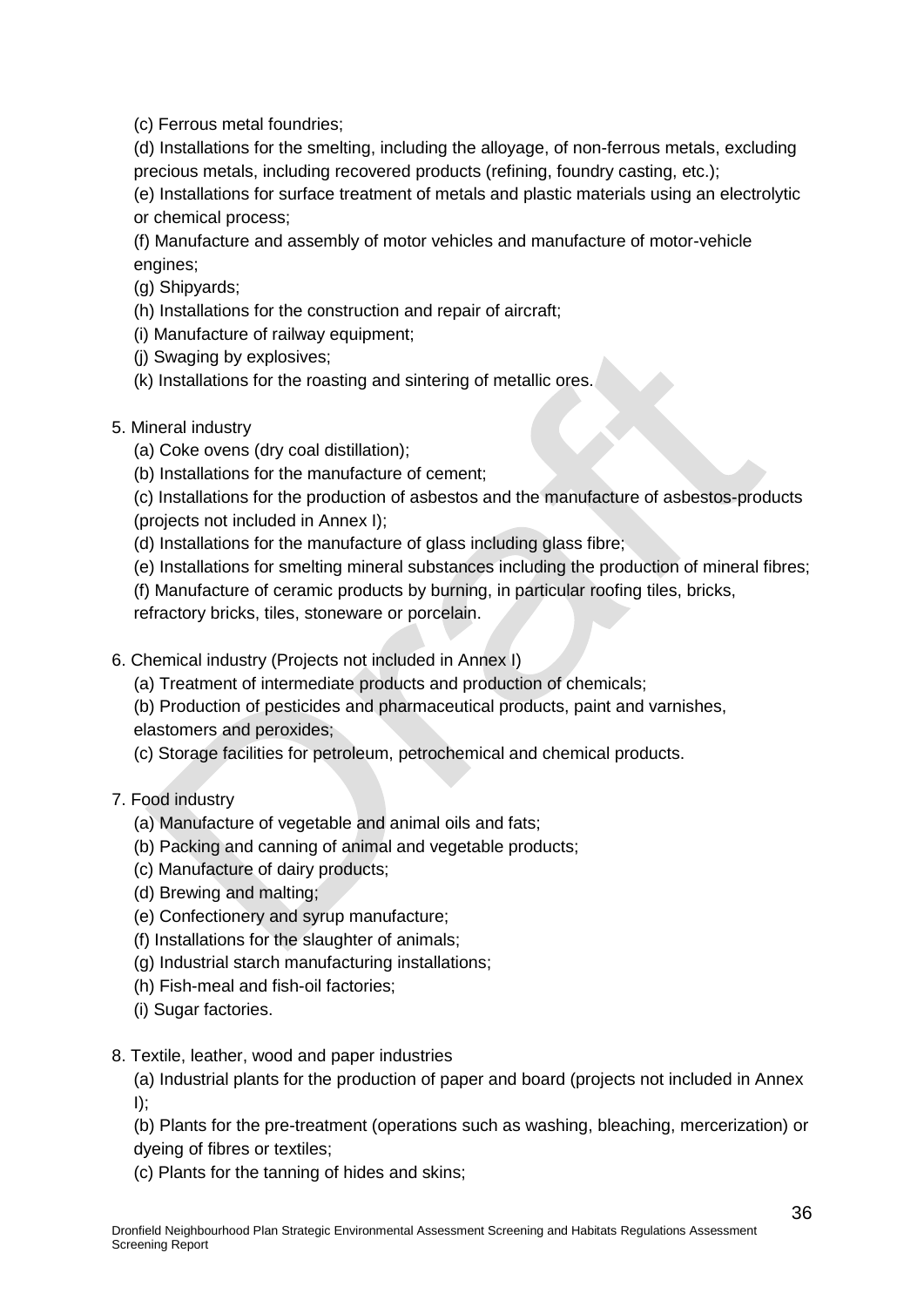- (d) Cellulose-processing and production installations.
- 9. Rubber industry Manufacture and treatment of elastomer-based products.
- 10. Infrastructure projects
	- (a) Industrial estate development projects;

(b) Urban development projects, including the construction of shopping centres and car parks;

(c) Construction of railways and intermodal trans-shipment facilities, and of intermodal terminals (projects not included in Annex I);

(d) Construction of airfields (projects not included in Annex I);

(e) Construction of roads, harbours and port installations, including fishing harbours (projects not included in Annex I);

(f) Inland-waterway construction not included in Annex I, canalisation and flood-relief works;

(g) Dams and other installations designed to hold water or store it on a long-term basis (projects not included in Annex I);

(h) Tramways, elevated and underground railways, suspended lines or similar lines of a particular type, used exclusively or mainly for passenger transport;

(i) Oil and gas pipeline installations (projects not included in Annex I);

(j) Installations of long-distance aqueducts;

(k) Coastal work to combat erosion and maritime works capable of altering the coast through the construction, for example, of dykes, moles, jetties and other sea defence works, excluding the maintenance and reconstruction of such works;

(l) Groundwater abstraction and artificial groundwater recharge schemes not included in Annex I;

(m) Works for the transfer of water resources between river basins not included in Annex I.

## 11. Other projects

- (a) Permanent racing and test tracks for motorised vehicles;
- (b) Installations for the disposal of waste (projects not included in Annex I);
- (c) Waste-water treatment plants (projects not included in Annex I);
- (d) Sludge-deposition sites;
- (e) Storage of scrap iron, including scrap vehicles;
- (f) Test benches for engines, turbines or reactors;
- (g) Installations for the manufacture of artificial mineral fibres;
- (h) Installations for the recovery or destruction of explosive substances;
- (i) Knackers' yards.

12. Tourism and leisure

- (a) Ski-runs, ski-lifts and cable-cars and associated developments;
- (b) Marinas;
- (c) Holiday villages and hotel complexes outside urban areas and associated developments;
- (d) Permanent camp sites and caravan sites;